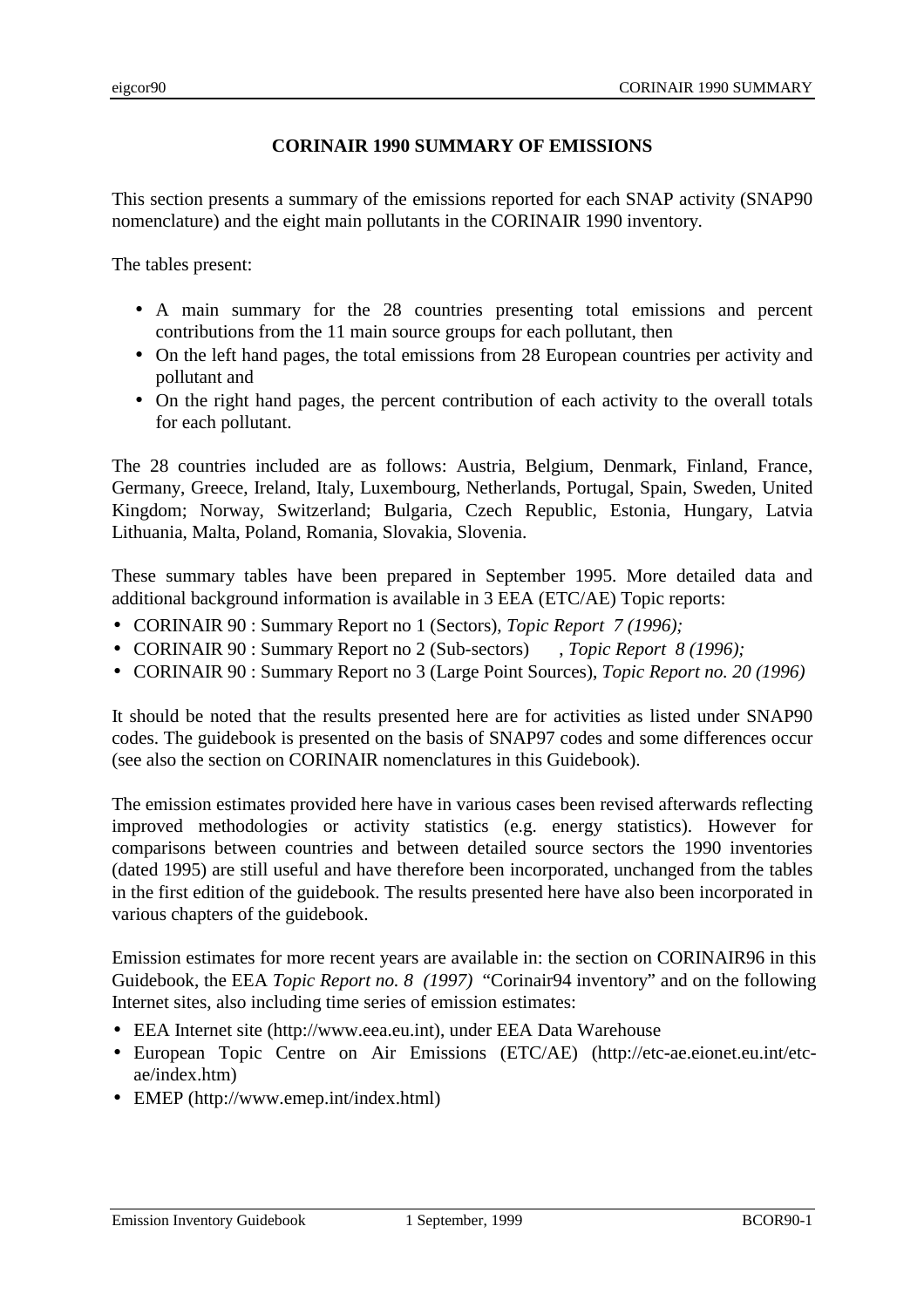# **CORINAIR90 summary (Feb. 1995)**

| Europe (28 countries)                                  | SO <sub>2</sub> | $NOx$ as $NO2$ | <b>NMVOC</b> | CH <sub>4</sub> | $\bf CO$ | CO <sub>2</sub>             | $N_2O$   | NH <sub>3</sub> |
|--------------------------------------------------------|-----------------|----------------|--------------|-----------------|----------|-----------------------------|----------|-----------------|
| 1 public power, cogeneration and district heating      | 14947500        | 3758590        | 55023        | 42999           | 807111   | 1332194000                  | 96939    | 1405            |
| 2 commercial, institutional and residential combustion | 3045695         | 753956         | 989439       | 618669          | 9946611  | 849641000                   | 44921    | 2491            |
| 3 industrial combustion                                | 6967997         | 2438689        | 154014       | 92168           | 8200489  | 1140657000                  | 53809    | 1357            |
| 4 production processes                                 | 922703          | 391759         | 1220294      | 75893           | 3187774  | 179916000                   | 355672   | 172331          |
| 5 extraction and distribution of fossil fuels          | 45111           | 82174          | 1376403      | 10408375        | 62851    | 27048000                    | 83       | $\mathbf{0}$    |
| 6 solvent use                                          | 301             | 900            | 4920258      | 20              | 960      | 379000                      | $\Omega$ | 107             |
| 7 road transport                                       | 718230          | 7846112        | 6765744      | 200037          | 38919349 | 695497000                   | 29886    | 13351           |
| 8 other mobile sources and machinery                   | 565032          | 2309640        | 676573       | 25287           | 2223182  | 138733000                   | 6269     | 225             |
| 9 waste treatment and disposal                         | 86557           | 241094         | 506961       | 8752435         | 4426583  | 83173000                    | 13366    | 127851          |
| 10 agriculture                                         | 1402            | 49621          | 758756       | 14793437        | 579196   | 22450000                    | 726021   | 5266873         |
| 11 nature                                              | 573037          | 50013          | 4347357      | 10405808        | 1358327  | 294778000                   | 552718   | 114992          |
| <b>Total in tonnes</b>                                 | 27873565        | 17922548       | 21770822     | 45415128        |          | 69712433 4764466000 1879684 |          | 5700983         |
| Total (excluding nature), kg per capita                | 56              | 37             | 36           | 72              | 140      | 9166                        | 3        | 11              |
|                                                        | Percentages     |                |              |                 |          |                             |          |                 |
| Europe (28 countries)                                  | SO <sub>2</sub> |                |              |                 |          |                             |          |                 |
|                                                        |                 | $NOx$ as $NO2$ | <b>NMVOC</b> | CH <sub>4</sub> | CO       | CO <sub>2</sub>             | $N_2O$   | NH <sub>3</sub> |
| 1 public power, cogeneration and district heating      | 54              | 21             | $\theta$     | $\theta$        |          | 28                          | 5        | $\Omega$        |
| 2 commercial, institutional and residential combustion | 11              |                |              |                 | 14       | 18                          | 2        | $\theta$        |
| 3 industrial combustion                                | 25              | 14             |              | $\theta$        | 12       | 24                          | 3        | $\theta$        |
| 4 production processes                                 | 3               | 2              | 6            | 0               | 5        | 4                           | 19       |                 |
| 5 extraction and distribution of fossil fuels          | 0               | $\theta$       | 6            | 23              | $\theta$ |                             | $\theta$ |                 |
| 6 solvent use                                          | ∩               | $\Omega$       | 23           | $\Omega$        | $\theta$ | $\Omega$                    | $\Omega$ | $\Omega$        |
| 7 road transport                                       | 3               | 44             | 31           | $\Omega$        | 56       | 15                          | 2        | $\theta$        |
| 8 other mobile sources and machinery                   | $\overline{c}$  | 13             | 3            | $\mathbf{0}$    | 3        | 3                           | $\theta$ | $\Omega$        |
| 9 waste treatment and disposal                         | 0               |                | 2            | 19              | 6        | $\overline{2}$              |          | $\mathfrak{D}$  |
| 10 agriculture                                         |                 | 0              | 3            | 33              |          | $\theta$                    | 39       | 92              |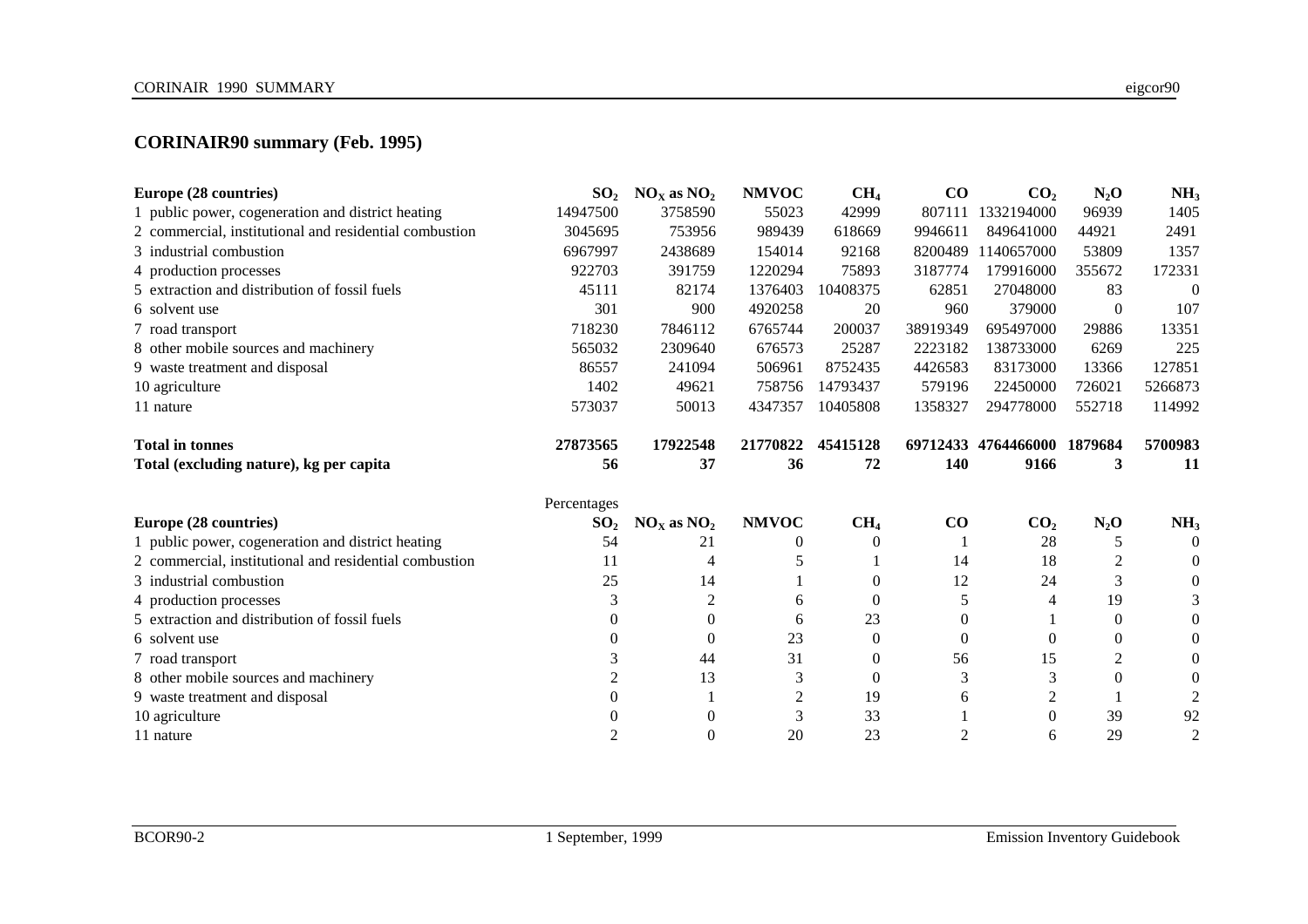| $NOX$ as<br>NO <sub>2</sub><br>NMVOC CH <sub>4</sub><br>SO <sub>2</sub><br>$\bf CO$<br>CO <sub>2</sub><br>$N_2$ O<br>NH <sub>3</sub><br><b>Description</b><br>PUBLIC POWER, COGENERATION AND DISTRICT HEATING<br><b>GROUP 1</b><br>10100 Public power and cogeneration plants<br>10101 Combustion plants $>$ = 300 mw<br>3316<br>33<br>1160<br>84<br>13691<br>41<br>650<br>$\mathbf{1}$<br>$\overline{c}$<br>10102 Combustion plants $>$ = 50 and < 300 mw<br>58<br>5<br>385<br>161<br>$\overline{c}$<br>25<br>10103 Combustion plants $\frac{1}{50}$ mw<br>$\overline{2}$<br>8<br>29<br>1<br>19<br>110<br>$\mathbf{1}$<br>10104 Gas turbines<br>11<br>8<br>38<br>10<br>10105 Stationary engines<br>25<br>28<br>1<br>6<br>10200 District heating plants<br>10201 Combustion plants $>$ = 300 mw<br>$\overline{c}$<br>129<br>46<br>$\mathbf{1}$<br>6<br>19<br>1<br>3<br>10202 Combustion plants $>$ = 50 mw and < 300 mw<br>$\overline{c}$<br>23<br>$\overline{c}$<br>27<br>326<br>67<br>36<br>5<br>$\overline{2}$<br>10203 Combustion plants $<$ 50 mw<br>272<br>$\overline{4}$<br>80<br>69<br>$10204$ Gas turbines<br>1<br>10205 Stationary engines<br>$\overline{c}$<br><b>GROUP 2</b><br>COMMERCIAL, INSTITUTIONAL & RESIDENTIAL COMBUSTION<br>(now further subdivided)<br>20001 Combustion plants $>$ = 50 mw<br>3<br>$\overline{c}$<br>163<br>44<br>15<br>20<br>19<br>$\mathbf{1}$<br>20002 Combustion plants $<$ 50 mw<br>615<br>9916<br>43<br>$\mathbf{1}$<br>708<br>973<br>829<br>2865<br>$20003$ Gas turbines<br>20004 Stationary engines<br>18<br>2<br>2<br>11<br>1<br>1<br><b>GROUP 3</b><br><b>INDUSTRIAL COMBUSTION</b><br>3<br>30100 Ind. Combus. In boilers, gas turbines & station.<br>19<br>23<br>8<br>6<br>1<br>1<br>Engines<br>30101 Plants $>$ = 300 mw<br>$\mathfrak s$<br>1782<br>431<br>5<br>179<br>214<br>11<br>$\overline{7}$<br>$27\overline{4}$<br>$\mathbf Q$<br>586<br>180<br>6<br>$30102$ Plants > = 50 mw and < 300 mw<br>1236<br>31<br>18<br>571<br>23<br>358<br>30103 Plants $<$ 50 mw<br>2309<br>654<br>30104 Gas turbines<br>3<br>35<br>13<br>14<br>30105 Stationary engines<br>14<br>31<br>3<br>10<br>5<br>30200 Process furnaces without contact<br>12<br>$\mathbf{1}$<br>4<br>1<br>30201 Refinery processes furnaces (now 10306)<br>380<br>89<br>44<br>47<br>40<br>4<br>4<br>30202 Coke oven furnaces (now 10406)<br>3<br>53<br>155<br>50<br>130<br>5<br>3<br>30203 Blast furnaces cowpers<br>37<br>14<br>1136<br>62<br>1<br>30204 Plaster furnaces<br>$\mathfrak{Z}$<br>$\boldsymbol{2}$<br>$6 \mid$<br>1<br>1 |                | megatonnes |  |  |  |  |  |  |  |  |  |
|-------------------------------------------------------------------------------------------------------------------------------------------------------------------------------------------------------------------------------------------------------------------------------------------------------------------------------------------------------------------------------------------------------------------------------------------------------------------------------------------------------------------------------------------------------------------------------------------------------------------------------------------------------------------------------------------------------------------------------------------------------------------------------------------------------------------------------------------------------------------------------------------------------------------------------------------------------------------------------------------------------------------------------------------------------------------------------------------------------------------------------------------------------------------------------------------------------------------------------------------------------------------------------------------------------------------------------------------------------------------------------------------------------------------------------------------------------------------------------------------------------------------------------------------------------------------------------------------------------------------------------------------------------------------------------------------------------------------------------------------------------------------------------------------------------------------------------------------------------------------------------------------------------------------------------------------------------------------------------------------------------------------------------------------------------------------------------------------------------------------------------------------------------------------------------------------------------------------------------------------------------------------------------------------------------------------------------------------------------------------------------------------------------------------------------------------------------------------------------------------------------------------------------------------------------|----------------|------------|--|--|--|--|--|--|--|--|--|
|                                                                                                                                                                                                                                                                                                                                                                                                                                                                                                                                                                                                                                                                                                                                                                                                                                                                                                                                                                                                                                                                                                                                                                                                                                                                                                                                                                                                                                                                                                                                                                                                                                                                                                                                                                                                                                                                                                                                                                                                                                                                                                                                                                                                                                                                                                                                                                                                                                                                                                                                                       | Snap90<br>Code |            |  |  |  |  |  |  |  |  |  |
|                                                                                                                                                                                                                                                                                                                                                                                                                                                                                                                                                                                                                                                                                                                                                                                                                                                                                                                                                                                                                                                                                                                                                                                                                                                                                                                                                                                                                                                                                                                                                                                                                                                                                                                                                                                                                                                                                                                                                                                                                                                                                                                                                                                                                                                                                                                                                                                                                                                                                                                                                       |                |            |  |  |  |  |  |  |  |  |  |
|                                                                                                                                                                                                                                                                                                                                                                                                                                                                                                                                                                                                                                                                                                                                                                                                                                                                                                                                                                                                                                                                                                                                                                                                                                                                                                                                                                                                                                                                                                                                                                                                                                                                                                                                                                                                                                                                                                                                                                                                                                                                                                                                                                                                                                                                                                                                                                                                                                                                                                                                                       |                |            |  |  |  |  |  |  |  |  |  |
|                                                                                                                                                                                                                                                                                                                                                                                                                                                                                                                                                                                                                                                                                                                                                                                                                                                                                                                                                                                                                                                                                                                                                                                                                                                                                                                                                                                                                                                                                                                                                                                                                                                                                                                                                                                                                                                                                                                                                                                                                                                                                                                                                                                                                                                                                                                                                                                                                                                                                                                                                       |                |            |  |  |  |  |  |  |  |  |  |
|                                                                                                                                                                                                                                                                                                                                                                                                                                                                                                                                                                                                                                                                                                                                                                                                                                                                                                                                                                                                                                                                                                                                                                                                                                                                                                                                                                                                                                                                                                                                                                                                                                                                                                                                                                                                                                                                                                                                                                                                                                                                                                                                                                                                                                                                                                                                                                                                                                                                                                                                                       |                |            |  |  |  |  |  |  |  |  |  |
|                                                                                                                                                                                                                                                                                                                                                                                                                                                                                                                                                                                                                                                                                                                                                                                                                                                                                                                                                                                                                                                                                                                                                                                                                                                                                                                                                                                                                                                                                                                                                                                                                                                                                                                                                                                                                                                                                                                                                                                                                                                                                                                                                                                                                                                                                                                                                                                                                                                                                                                                                       |                |            |  |  |  |  |  |  |  |  |  |
|                                                                                                                                                                                                                                                                                                                                                                                                                                                                                                                                                                                                                                                                                                                                                                                                                                                                                                                                                                                                                                                                                                                                                                                                                                                                                                                                                                                                                                                                                                                                                                                                                                                                                                                                                                                                                                                                                                                                                                                                                                                                                                                                                                                                                                                                                                                                                                                                                                                                                                                                                       |                |            |  |  |  |  |  |  |  |  |  |
|                                                                                                                                                                                                                                                                                                                                                                                                                                                                                                                                                                                                                                                                                                                                                                                                                                                                                                                                                                                                                                                                                                                                                                                                                                                                                                                                                                                                                                                                                                                                                                                                                                                                                                                                                                                                                                                                                                                                                                                                                                                                                                                                                                                                                                                                                                                                                                                                                                                                                                                                                       |                |            |  |  |  |  |  |  |  |  |  |
|                                                                                                                                                                                                                                                                                                                                                                                                                                                                                                                                                                                                                                                                                                                                                                                                                                                                                                                                                                                                                                                                                                                                                                                                                                                                                                                                                                                                                                                                                                                                                                                                                                                                                                                                                                                                                                                                                                                                                                                                                                                                                                                                                                                                                                                                                                                                                                                                                                                                                                                                                       |                |            |  |  |  |  |  |  |  |  |  |
|                                                                                                                                                                                                                                                                                                                                                                                                                                                                                                                                                                                                                                                                                                                                                                                                                                                                                                                                                                                                                                                                                                                                                                                                                                                                                                                                                                                                                                                                                                                                                                                                                                                                                                                                                                                                                                                                                                                                                                                                                                                                                                                                                                                                                                                                                                                                                                                                                                                                                                                                                       |                |            |  |  |  |  |  |  |  |  |  |
|                                                                                                                                                                                                                                                                                                                                                                                                                                                                                                                                                                                                                                                                                                                                                                                                                                                                                                                                                                                                                                                                                                                                                                                                                                                                                                                                                                                                                                                                                                                                                                                                                                                                                                                                                                                                                                                                                                                                                                                                                                                                                                                                                                                                                                                                                                                                                                                                                                                                                                                                                       |                |            |  |  |  |  |  |  |  |  |  |
|                                                                                                                                                                                                                                                                                                                                                                                                                                                                                                                                                                                                                                                                                                                                                                                                                                                                                                                                                                                                                                                                                                                                                                                                                                                                                                                                                                                                                                                                                                                                                                                                                                                                                                                                                                                                                                                                                                                                                                                                                                                                                                                                                                                                                                                                                                                                                                                                                                                                                                                                                       |                |            |  |  |  |  |  |  |  |  |  |
|                                                                                                                                                                                                                                                                                                                                                                                                                                                                                                                                                                                                                                                                                                                                                                                                                                                                                                                                                                                                                                                                                                                                                                                                                                                                                                                                                                                                                                                                                                                                                                                                                                                                                                                                                                                                                                                                                                                                                                                                                                                                                                                                                                                                                                                                                                                                                                                                                                                                                                                                                       |                |            |  |  |  |  |  |  |  |  |  |
|                                                                                                                                                                                                                                                                                                                                                                                                                                                                                                                                                                                                                                                                                                                                                                                                                                                                                                                                                                                                                                                                                                                                                                                                                                                                                                                                                                                                                                                                                                                                                                                                                                                                                                                                                                                                                                                                                                                                                                                                                                                                                                                                                                                                                                                                                                                                                                                                                                                                                                                                                       |                |            |  |  |  |  |  |  |  |  |  |
|                                                                                                                                                                                                                                                                                                                                                                                                                                                                                                                                                                                                                                                                                                                                                                                                                                                                                                                                                                                                                                                                                                                                                                                                                                                                                                                                                                                                                                                                                                                                                                                                                                                                                                                                                                                                                                                                                                                                                                                                                                                                                                                                                                                                                                                                                                                                                                                                                                                                                                                                                       |                |            |  |  |  |  |  |  |  |  |  |
|                                                                                                                                                                                                                                                                                                                                                                                                                                                                                                                                                                                                                                                                                                                                                                                                                                                                                                                                                                                                                                                                                                                                                                                                                                                                                                                                                                                                                                                                                                                                                                                                                                                                                                                                                                                                                                                                                                                                                                                                                                                                                                                                                                                                                                                                                                                                                                                                                                                                                                                                                       |                |            |  |  |  |  |  |  |  |  |  |
|                                                                                                                                                                                                                                                                                                                                                                                                                                                                                                                                                                                                                                                                                                                                                                                                                                                                                                                                                                                                                                                                                                                                                                                                                                                                                                                                                                                                                                                                                                                                                                                                                                                                                                                                                                                                                                                                                                                                                                                                                                                                                                                                                                                                                                                                                                                                                                                                                                                                                                                                                       |                |            |  |  |  |  |  |  |  |  |  |
|                                                                                                                                                                                                                                                                                                                                                                                                                                                                                                                                                                                                                                                                                                                                                                                                                                                                                                                                                                                                                                                                                                                                                                                                                                                                                                                                                                                                                                                                                                                                                                                                                                                                                                                                                                                                                                                                                                                                                                                                                                                                                                                                                                                                                                                                                                                                                                                                                                                                                                                                                       |                |            |  |  |  |  |  |  |  |  |  |
|                                                                                                                                                                                                                                                                                                                                                                                                                                                                                                                                                                                                                                                                                                                                                                                                                                                                                                                                                                                                                                                                                                                                                                                                                                                                                                                                                                                                                                                                                                                                                                                                                                                                                                                                                                                                                                                                                                                                                                                                                                                                                                                                                                                                                                                                                                                                                                                                                                                                                                                                                       |                |            |  |  |  |  |  |  |  |  |  |
|                                                                                                                                                                                                                                                                                                                                                                                                                                                                                                                                                                                                                                                                                                                                                                                                                                                                                                                                                                                                                                                                                                                                                                                                                                                                                                                                                                                                                                                                                                                                                                                                                                                                                                                                                                                                                                                                                                                                                                                                                                                                                                                                                                                                                                                                                                                                                                                                                                                                                                                                                       |                |            |  |  |  |  |  |  |  |  |  |
|                                                                                                                                                                                                                                                                                                                                                                                                                                                                                                                                                                                                                                                                                                                                                                                                                                                                                                                                                                                                                                                                                                                                                                                                                                                                                                                                                                                                                                                                                                                                                                                                                                                                                                                                                                                                                                                                                                                                                                                                                                                                                                                                                                                                                                                                                                                                                                                                                                                                                                                                                       |                |            |  |  |  |  |  |  |  |  |  |
|                                                                                                                                                                                                                                                                                                                                                                                                                                                                                                                                                                                                                                                                                                                                                                                                                                                                                                                                                                                                                                                                                                                                                                                                                                                                                                                                                                                                                                                                                                                                                                                                                                                                                                                                                                                                                                                                                                                                                                                                                                                                                                                                                                                                                                                                                                                                                                                                                                                                                                                                                       |                |            |  |  |  |  |  |  |  |  |  |
|                                                                                                                                                                                                                                                                                                                                                                                                                                                                                                                                                                                                                                                                                                                                                                                                                                                                                                                                                                                                                                                                                                                                                                                                                                                                                                                                                                                                                                                                                                                                                                                                                                                                                                                                                                                                                                                                                                                                                                                                                                                                                                                                                                                                                                                                                                                                                                                                                                                                                                                                                       |                |            |  |  |  |  |  |  |  |  |  |
|                                                                                                                                                                                                                                                                                                                                                                                                                                                                                                                                                                                                                                                                                                                                                                                                                                                                                                                                                                                                                                                                                                                                                                                                                                                                                                                                                                                                                                                                                                                                                                                                                                                                                                                                                                                                                                                                                                                                                                                                                                                                                                                                                                                                                                                                                                                                                                                                                                                                                                                                                       |                |            |  |  |  |  |  |  |  |  |  |
|                                                                                                                                                                                                                                                                                                                                                                                                                                                                                                                                                                                                                                                                                                                                                                                                                                                                                                                                                                                                                                                                                                                                                                                                                                                                                                                                                                                                                                                                                                                                                                                                                                                                                                                                                                                                                                                                                                                                                                                                                                                                                                                                                                                                                                                                                                                                                                                                                                                                                                                                                       |                |            |  |  |  |  |  |  |  |  |  |
|                                                                                                                                                                                                                                                                                                                                                                                                                                                                                                                                                                                                                                                                                                                                                                                                                                                                                                                                                                                                                                                                                                                                                                                                                                                                                                                                                                                                                                                                                                                                                                                                                                                                                                                                                                                                                                                                                                                                                                                                                                                                                                                                                                                                                                                                                                                                                                                                                                                                                                                                                       |                |            |  |  |  |  |  |  |  |  |  |
|                                                                                                                                                                                                                                                                                                                                                                                                                                                                                                                                                                                                                                                                                                                                                                                                                                                                                                                                                                                                                                                                                                                                                                                                                                                                                                                                                                                                                                                                                                                                                                                                                                                                                                                                                                                                                                                                                                                                                                                                                                                                                                                                                                                                                                                                                                                                                                                                                                                                                                                                                       |                |            |  |  |  |  |  |  |  |  |  |
|                                                                                                                                                                                                                                                                                                                                                                                                                                                                                                                                                                                                                                                                                                                                                                                                                                                                                                                                                                                                                                                                                                                                                                                                                                                                                                                                                                                                                                                                                                                                                                                                                                                                                                                                                                                                                                                                                                                                                                                                                                                                                                                                                                                                                                                                                                                                                                                                                                                                                                                                                       |                |            |  |  |  |  |  |  |  |  |  |
|                                                                                                                                                                                                                                                                                                                                                                                                                                                                                                                                                                                                                                                                                                                                                                                                                                                                                                                                                                                                                                                                                                                                                                                                                                                                                                                                                                                                                                                                                                                                                                                                                                                                                                                                                                                                                                                                                                                                                                                                                                                                                                                                                                                                                                                                                                                                                                                                                                                                                                                                                       |                |            |  |  |  |  |  |  |  |  |  |
|                                                                                                                                                                                                                                                                                                                                                                                                                                                                                                                                                                                                                                                                                                                                                                                                                                                                                                                                                                                                                                                                                                                                                                                                                                                                                                                                                                                                                                                                                                                                                                                                                                                                                                                                                                                                                                                                                                                                                                                                                                                                                                                                                                                                                                                                                                                                                                                                                                                                                                                                                       |                |            |  |  |  |  |  |  |  |  |  |
|                                                                                                                                                                                                                                                                                                                                                                                                                                                                                                                                                                                                                                                                                                                                                                                                                                                                                                                                                                                                                                                                                                                                                                                                                                                                                                                                                                                                                                                                                                                                                                                                                                                                                                                                                                                                                                                                                                                                                                                                                                                                                                                                                                                                                                                                                                                                                                                                                                                                                                                                                       |                |            |  |  |  |  |  |  |  |  |  |
|                                                                                                                                                                                                                                                                                                                                                                                                                                                                                                                                                                                                                                                                                                                                                                                                                                                                                                                                                                                                                                                                                                                                                                                                                                                                                                                                                                                                                                                                                                                                                                                                                                                                                                                                                                                                                                                                                                                                                                                                                                                                                                                                                                                                                                                                                                                                                                                                                                                                                                                                                       |                |            |  |  |  |  |  |  |  |  |  |
|                                                                                                                                                                                                                                                                                                                                                                                                                                                                                                                                                                                                                                                                                                                                                                                                                                                                                                                                                                                                                                                                                                                                                                                                                                                                                                                                                                                                                                                                                                                                                                                                                                                                                                                                                                                                                                                                                                                                                                                                                                                                                                                                                                                                                                                                                                                                                                                                                                                                                                                                                       |                |            |  |  |  |  |  |  |  |  |  |
|                                                                                                                                                                                                                                                                                                                                                                                                                                                                                                                                                                                                                                                                                                                                                                                                                                                                                                                                                                                                                                                                                                                                                                                                                                                                                                                                                                                                                                                                                                                                                                                                                                                                                                                                                                                                                                                                                                                                                                                                                                                                                                                                                                                                                                                                                                                                                                                                                                                                                                                                                       |                |            |  |  |  |  |  |  |  |  |  |
|                                                                                                                                                                                                                                                                                                                                                                                                                                                                                                                                                                                                                                                                                                                                                                                                                                                                                                                                                                                                                                                                                                                                                                                                                                                                                                                                                                                                                                                                                                                                                                                                                                                                                                                                                                                                                                                                                                                                                                                                                                                                                                                                                                                                                                                                                                                                                                                                                                                                                                                                                       |                |            |  |  |  |  |  |  |  |  |  |
|                                                                                                                                                                                                                                                                                                                                                                                                                                                                                                                                                                                                                                                                                                                                                                                                                                                                                                                                                                                                                                                                                                                                                                                                                                                                                                                                                                                                                                                                                                                                                                                                                                                                                                                                                                                                                                                                                                                                                                                                                                                                                                                                                                                                                                                                                                                                                                                                                                                                                                                                                       |                |            |  |  |  |  |  |  |  |  |  |
|                                                                                                                                                                                                                                                                                                                                                                                                                                                                                                                                                                                                                                                                                                                                                                                                                                                                                                                                                                                                                                                                                                                                                                                                                                                                                                                                                                                                                                                                                                                                                                                                                                                                                                                                                                                                                                                                                                                                                                                                                                                                                                                                                                                                                                                                                                                                                                                                                                                                                                                                                       |                |            |  |  |  |  |  |  |  |  |  |
|                                                                                                                                                                                                                                                                                                                                                                                                                                                                                                                                                                                                                                                                                                                                                                                                                                                                                                                                                                                                                                                                                                                                                                                                                                                                                                                                                                                                                                                                                                                                                                                                                                                                                                                                                                                                                                                                                                                                                                                                                                                                                                                                                                                                                                                                                                                                                                                                                                                                                                                                                       |                |            |  |  |  |  |  |  |  |  |  |
|                                                                                                                                                                                                                                                                                                                                                                                                                                                                                                                                                                                                                                                                                                                                                                                                                                                                                                                                                                                                                                                                                                                                                                                                                                                                                                                                                                                                                                                                                                                                                                                                                                                                                                                                                                                                                                                                                                                                                                                                                                                                                                                                                                                                                                                                                                                                                                                                                                                                                                                                                       |                |            |  |  |  |  |  |  |  |  |  |
|                                                                                                                                                                                                                                                                                                                                                                                                                                                                                                                                                                                                                                                                                                                                                                                                                                                                                                                                                                                                                                                                                                                                                                                                                                                                                                                                                                                                                                                                                                                                                                                                                                                                                                                                                                                                                                                                                                                                                                                                                                                                                                                                                                                                                                                                                                                                                                                                                                                                                                                                                       |                |            |  |  |  |  |  |  |  |  |  |

# **Emissions in kilotonnes, except CO2 in**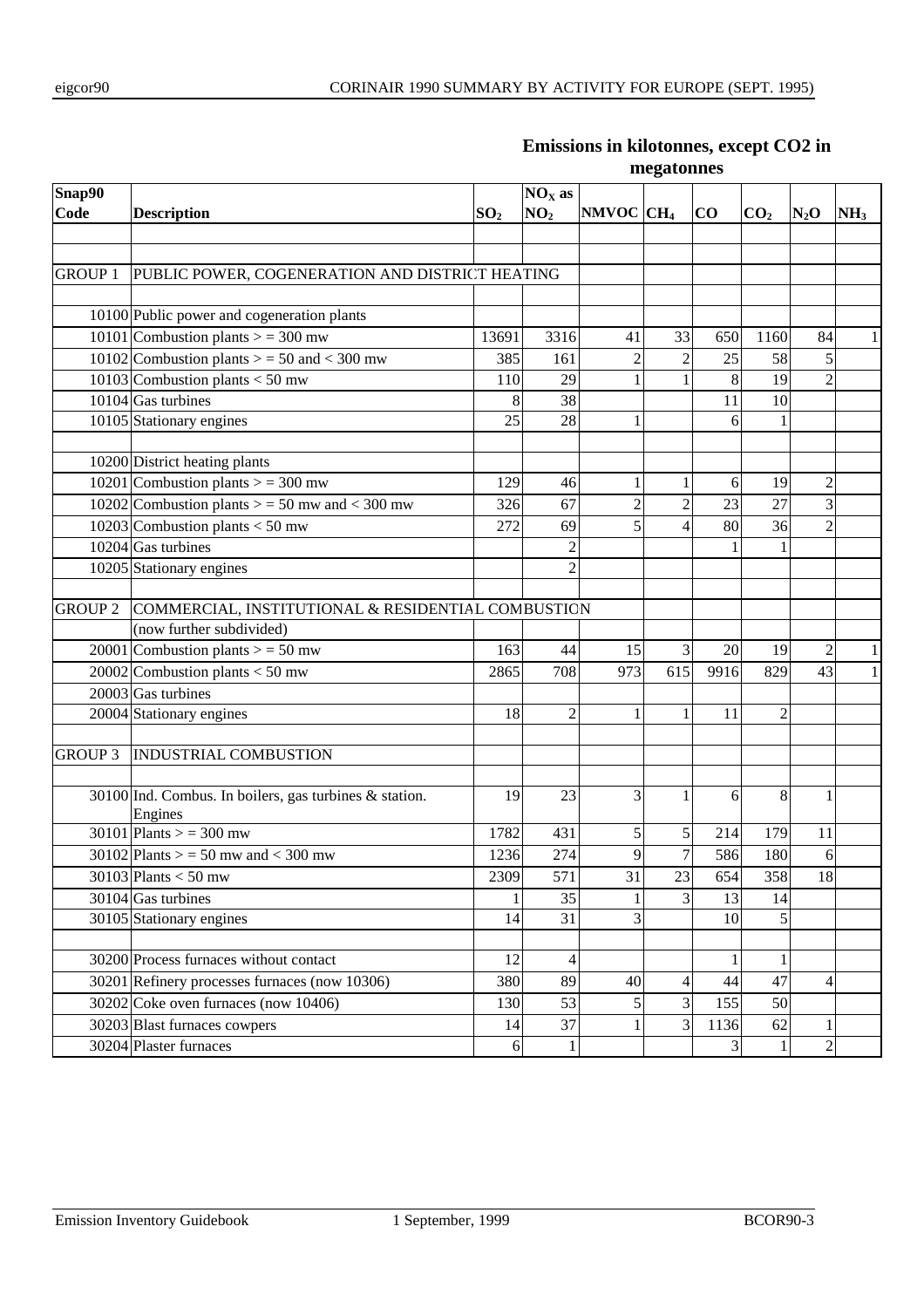| $S$ nap        |                                                                   |                                    | $NOX$ as |                       |     |      |                 |        |                 |
|----------------|-------------------------------------------------------------------|------------------------------------|----------|-----------------------|-----|------|-----------------|--------|-----------------|
| Code           | <b>Description</b>                                                | NO <sub>2</sub><br>SO <sub>2</sub> |          | NMVOC CH <sub>4</sub> |     | CO   | CO <sub>2</sub> | $N_2O$ | NH <sub>3</sub> |
|                |                                                                   |                                    |          |                       |     |      |                 |        |                 |
|                |                                                                   |                                    |          |                       |     |      |                 |        |                 |
| <b>GROUP 1</b> | PUBLIC POWER, COGENERATION AND DISTRICT HEATING                   |                                    |          |                       |     |      |                 |        |                 |
|                | 10100 Public power and cogeneration plants                        |                                    |          |                       |     |      |                 |        |                 |
|                | 10101 Combustion plants $>$ = 300 mw                              | 49.1                               | 18.5     | 0.2                   | 0.1 | 0.9  | 24.3            | 4.5    |                 |
|                | 10102 Combustion plants $>$ = 50 and < 300 mw                     | 1.4                                | 0.9      |                       |     |      | 1.2             | 0.3    |                 |
|                | 10103 Combustion plants $<$ 50 mw                                 | 0.4                                | 0.2      |                       |     |      | 0.4             | 0.1    |                 |
|                | $10104$ Gas turbines                                              |                                    | 0.2      |                       |     |      | 0.2             |        |                 |
|                | 10105 Stationary engines                                          | 0.1                                | 0.2      |                       |     |      |                 |        |                 |
|                | 10200 District heating plants                                     |                                    |          |                       |     |      |                 |        |                 |
|                | 10201 Combustion plants $>$ = 300 mw                              | 0.5                                | 0.3      |                       |     |      | 0.4             | 0.1    |                 |
|                | 10202 Combustion plants $>$ = 50 mw and < 300 mw                  | 1.2                                | 0.4      |                       |     |      | 0.6             | 0.2    |                 |
|                | 10203 Combustion plants $<$ 50 mw                                 | 1.0                                | 0.4      |                       |     | 0.1  | 0.8             | 0.1    |                 |
|                | $10204$ Gas turbines                                              |                                    |          |                       |     |      |                 |        |                 |
|                | 10205 Stationary engines                                          |                                    |          |                       |     |      |                 |        |                 |
|                |                                                                   |                                    |          |                       |     |      |                 |        |                 |
| <b>GROUP 2</b> | COMMERCIAL, INSTITUTIONAL & RESIDENTIAL COMBUSTION                |                                    |          |                       |     |      |                 |        |                 |
|                | (now further subdivided)                                          |                                    |          |                       |     |      |                 |        |                 |
|                | 20001 Combustion plants $>$ = 50 mw                               | 0.6                                | 0.2      | 0.1                   |     |      | 0.4             | 0.1    |                 |
|                | 20002 Combustion plants $<$ 50 mw                                 | 10.2                               | 4.0      | 4.4                   | 1.3 | 14.0 | 17.6            | 2.3    |                 |
|                | $20003$ Gas turbines                                              |                                    |          |                       |     |      |                 |        |                 |
|                | 20004 Stationary engines                                          | 0.1                                |          |                       |     |      |                 |        |                 |
|                |                                                                   |                                    |          |                       |     |      |                 |        |                 |
| <b>GROUP 3</b> | <b>INDUSTRIAL COMBUSTION</b>                                      |                                    |          |                       |     |      |                 |        |                 |
|                | 30100 Ind. Combus. In boilers, gas turbines & station.<br>Engines | 0.1                                | 0.1      |                       |     |      | 0.2             | 0.1    |                 |
|                | 30101 Plants > = 300 mw                                           | 6.4                                | 2.4      |                       |     | 0.3  | 3.8             | 0.6    |                 |
|                | $30102$ Plants > = 50 mw and < 300 mw                             | 4.4                                | 1.5      |                       |     | 0.8  | 3.8             | 0.3    |                 |
|                | 30103 Plants $<$ 50 mw                                            | 8.3                                | 3.2      | 0.1                   | 0.1 | 0.9  | 7.5             | 1.0    |                 |
|                | 30104 Gas turbines                                                |                                    | 0.2      |                       |     |      | 0.3             |        |                 |
|                | 30105 Stationary engines                                          | 0.1                                | 0.2      |                       |     |      | 0.1             |        |                 |
|                |                                                                   |                                    |          |                       |     |      |                 |        |                 |
|                | 30200 Process furnaces without contact                            |                                    |          |                       |     |      |                 |        |                 |
|                | 30201 Refinery processes furnaces (now 10306)                     | 1.4                                | 0.5      | 0.2                   |     | 0.1  | 1.0             | 0.2    |                 |
|                | 30202 Coke oven furnaces (now 10406)                              | 0.5                                | 0.3      |                       |     | 0.2  | 1.0             |        |                 |
|                | 30203 Blast furnaces cowpers                                      | 0.1                                | 0.2      |                       |     | 1.6  | 1.3             | 0.1    |                 |
|                | 30204 Plaster furnaces                                            |                                    |          |                       |     |      |                 | 0.1    |                 |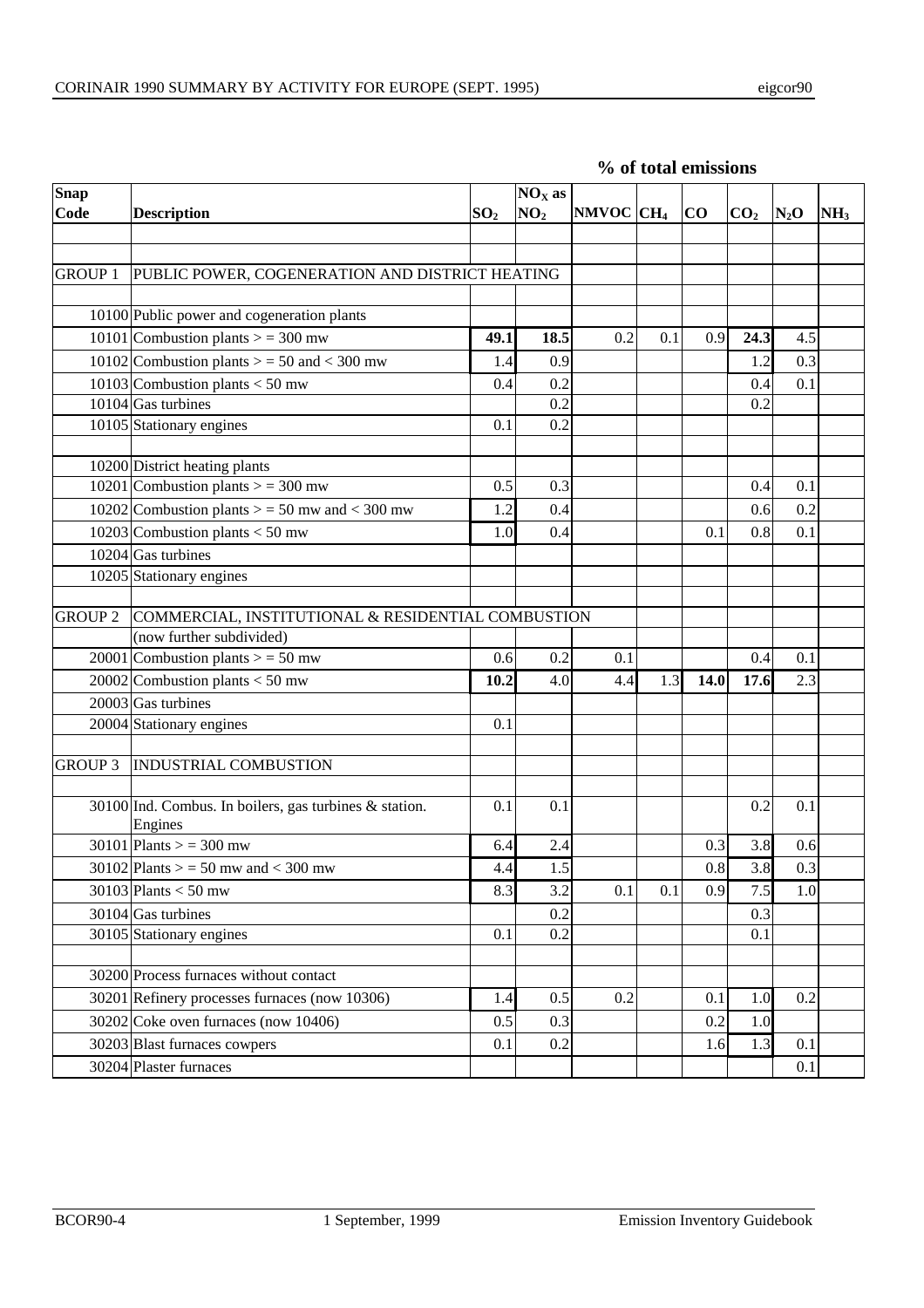| Snap       |                                                                  |                  | $NOX$ as                 |                       |                |                |                 |        |                 |
|------------|------------------------------------------------------------------|------------------|--------------------------|-----------------------|----------------|----------------|-----------------|--------|-----------------|
| Code       | <b>Description</b>                                               | SO <sub>2</sub>  | NO <sub>2</sub>          | NMVOC CH <sub>4</sub> |                | $\bf CO$       | CO <sub>2</sub> | $N_2O$ | NH <sub>3</sub> |
|            | 30300 Industrial combustion - processes with contact             |                  |                          |                       |                |                |                 |        |                 |
|            | 30301 Sinter plant                                               | 356              | 177                      | 19                    | 30             | 3383           | 20              |        |                 |
|            | 30302 Reheating furnaces steel and iron                          | 76               | 50                       | 4                     | $\sqrt{2}$     | 124            | 30              | 1      |                 |
|            | 30303 Gray iron foundries                                        | 13               | $\overline{7}$           | 8                     | 1              | 987            | 7               |        |                 |
|            | 30304 Primary lead production                                    | 47               | 3                        |                       |                | $\overline{c}$ | 1               |        |                 |
|            | 30305 Primary zink production                                    | 24               |                          |                       |                | $\overline{c}$ |                 |        |                 |
|            | 30306 Primary copper production                                  | 33               | $\mathbf{1}$             |                       |                | 118            | $\mathbf{1}$    |        |                 |
|            | 30307 Secondary lead production                                  | 10               |                          |                       |                |                |                 |        |                 |
|            | 30308 Secondary zink production                                  |                  |                          |                       |                | 1              |                 |        |                 |
|            | 30309 Secondary copper production                                | $\mathfrak{Z}$   |                          |                       |                |                |                 |        |                 |
|            | 30310 Secondary aluminium production                             | $\mathbf{1}$     | 1                        | 3                     |                |                |                 |        |                 |
|            | 30311 Cement                                                     | 211              | 413                      | 5                     | $\sqrt{5}$     | 110            | 100             | 5      |                 |
| 30312 Lime |                                                                  | 28               | 28                       |                       | 1              | 219            | 15              |        |                 |
|            | 30313 Asphalt concrete plants                                    | 14               | $\overline{2}$           |                       |                | 2              | 3               |        |                 |
|            | 30314 Flat glass                                                 | 28               | 59                       |                       |                | $\overline{2}$ | 6               |        |                 |
|            | 30315 Container glass                                            | 44               |                          |                       |                | 5              |                 |        |                 |
|            | 30316 Glass wool                                                 | 1                | $\overline{c}$           |                       |                |                |                 |        |                 |
|            | 30317 Other glass                                                |                  | 26                       |                       |                | 1              | 1               |        |                 |
|            | 30318 Mineral wool                                               |                  | 1                        |                       |                | 3              | 1               |        |                 |
|            | 30319 Bricks and tiles                                           | 81               | 49                       | 5                     | 3              | 225            | 27              | 1      |                 |
|            | 30320 Fine ceramics materials                                    | 52               | 14                       |                       |                | 182            | 13              | 1      |                 |
|            | 30321 Paper mill industry (drying proces.)                       | 18               | $\,8\,$                  | 5                     |                | 17             | 3               |        |                 |
|            | 30322 Alumina production                                         | 12               | $\overline{2}$           |                       |                |                |                 |        |                 |
|            |                                                                  |                  |                          |                       |                |                |                 |        |                 |
|            | <b>GROUP 4 INDUSTRIAL PROCESSES</b>                              |                  |                          |                       |                |                |                 |        |                 |
|            |                                                                  |                  |                          |                       |                |                |                 |        |                 |
|            | 40100 Production processes - petrolium industries (introduction) |                  |                          |                       |                | 6              |                 |        |                 |
|            | 40101 Petrolium products processing                              | 130              | 26                       | 150                   | 9              | 10             | 10              |        |                 |
|            | 40102 Fluid catalytic cracking - co boiler                       | 115              | 23                       | 4                     |                | 28             | 4               |        |                 |
|            | 40103 Sulphur recovery plants                                    | 89               |                          |                       |                | $\overline{2}$ |                 |        |                 |
|            | 40104 Storage &handl. Of products in refinery                    |                  |                          | 93                    |                |                |                 |        |                 |
|            |                                                                  |                  |                          |                       |                |                |                 |        |                 |
|            | 40200 Production proc. - iron & steel industries & colleries     | $\boldsymbol{7}$ | $\overline{\mathcal{L}}$ | $\overline{c}$        |                | 211            |                 |        |                 |
|            | 40201 Coke oven                                                  | 30               | 9                        | 38                    | 30             | 333            | 4               |        | 5               |
|            | 40202 Blast furnace charging                                     | $8\,$            | $\mathbf{1}$             | 3                     | 16             | 475            | 5               |        |                 |
|            | 40203 Pig iron tapping                                           | 5                | $\overline{c}$           |                       | $\mathfrak{2}$ |                |                 |        |                 |
|            | 40204 Solid smokeless fuel                                       |                  |                          | 1                     | 1              |                |                 |        |                 |
|            | 40205 Open hearth furnace steel plant                            | $\overline{9}$   | 10                       |                       | 1              | 3              |                 |        |                 |
|            | 40206 Basic oxygen furnace                                       | 48               | 7                        |                       |                | 1019           | 1               |        |                 |
|            | 40207 Electric furnace steel plant<br>$\overline{2}$             |                  |                          | 13<br>4               |                | 435            |                 |        |                 |
|            | 40208 Rolling mills                                              | 3                | 3                        | $\,8\,$               |                | $\mathbf{2}$   | $\,1$           |        |                 |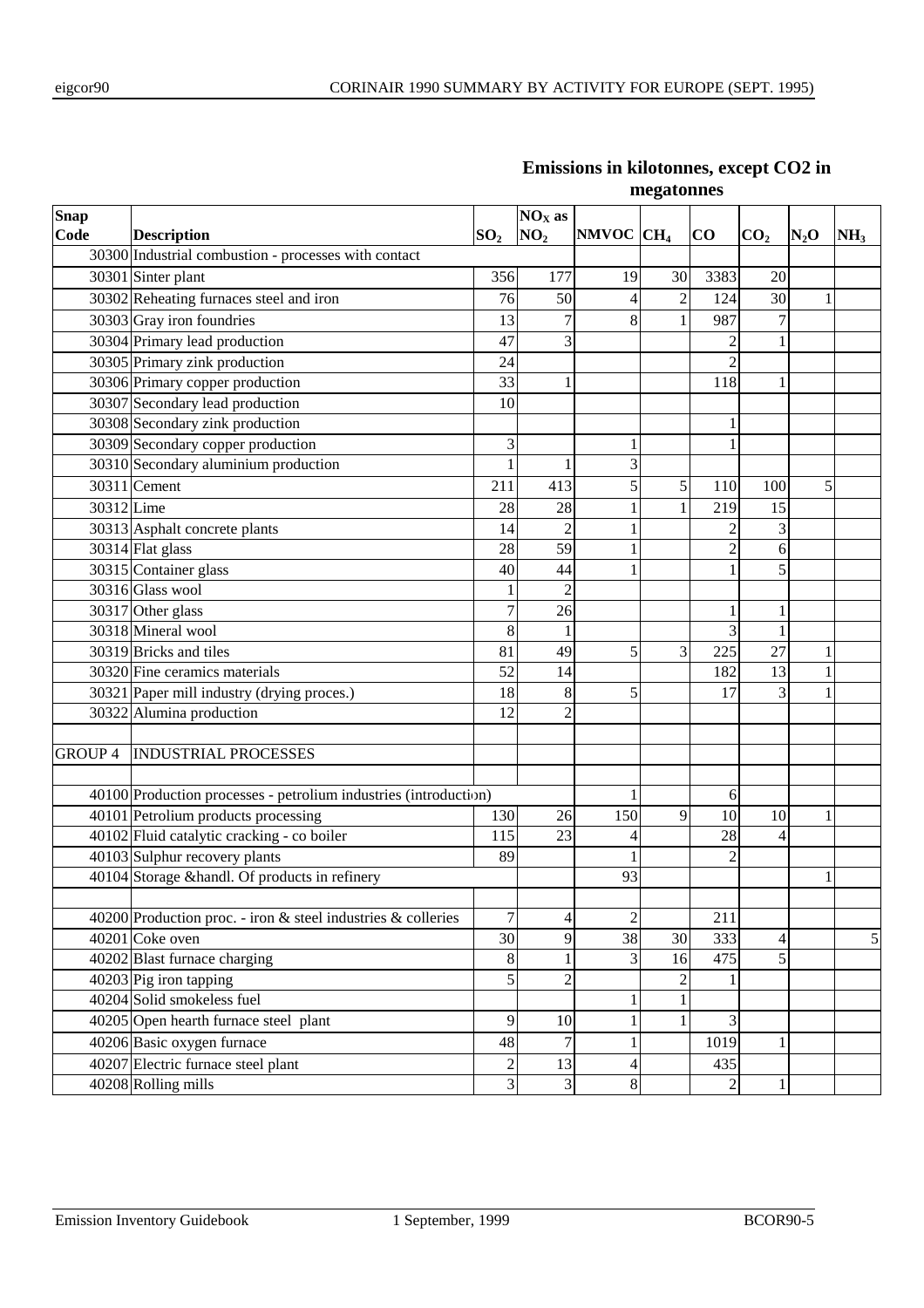|  | % of total emissions |
|--|----------------------|
|  |                      |

| <b>Snap</b>    | $NOX$ as                                                            |     |                 |              |     |     |     |     |     |
|----------------|---------------------------------------------------------------------|-----|-----------------|--------------|-----|-----|-----|-----|-----|
| Code           | <b>Description</b>                                                  | So2 | NO <sub>2</sub> | <b>Nmvoc</b> | Ch4 | Co  | Co2 | N20 | Nh3 |
|                | 30300 Industrial combustion - processes with contact                |     |                 |              |     |     |     |     |     |
|                | 30301 Sinter plant                                                  | 1.3 | 1.0             | 0.1          | 0.1 | 4.9 | 0.4 |     |     |
|                | 30302 Reheating furnaces steel and iron                             | 0.3 | 0.3             |              |     | 0.2 | 0.6 | 0.1 |     |
|                | 30303 Gray iron foundries                                           |     |                 |              |     | 1.4 | 0.1 |     |     |
|                | 30304 Primary lead production                                       | 0.2 |                 |              |     |     |     |     |     |
|                | 30305 Primary zink production                                       | 0.1 |                 |              |     |     |     |     |     |
|                | 30306 Primary copper production                                     | 0.1 |                 |              |     | 0.2 |     |     |     |
|                | 30307 Secondary lead production                                     |     |                 |              |     |     |     |     |     |
|                | 30308 Secondary zink production                                     |     |                 |              |     |     |     |     |     |
|                | 30309 Secondary copper production                                   |     |                 |              |     |     |     |     |     |
|                | 30310 Secondary aluminium production                                |     |                 |              |     |     |     |     |     |
|                | 30311 Cement                                                        | 0.8 | 2.3             |              |     | 0.2 | 2.1 | 0.3 |     |
| 30312 Lime     |                                                                     | 0.1 | 0.2             |              |     | 0.3 | 0.3 |     |     |
|                | 30313 Asphalt concrete plants                                       | 0.1 |                 |              |     |     | 0.1 |     |     |
|                | 30314 Flat glass                                                    | 0.1 | 0.3             |              |     |     | 0.1 |     |     |
|                | 30315 Container glass                                               | 0.1 | 0.2             |              |     |     | 0.1 |     |     |
|                | 30316 Glass wool                                                    |     |                 |              |     |     |     |     |     |
|                | 30317 Other glass                                                   |     | 0.1             |              |     |     |     |     |     |
|                | 30318 Mineral wool                                                  |     |                 |              |     |     |     |     |     |
|                | 30319 Bricks and tiles                                              | 0.3 | 0.3             |              |     | 0.3 | 0.6 | 0.1 |     |
|                | 30320 Fine ceramics materials                                       | 0.2 | 0.1             |              |     | 0.3 | 0.3 | 0.1 |     |
|                | 30321 Paper mill industry (drying proces.)                          | 0.1 |                 |              |     |     | 0.1 | 0.1 |     |
|                | 30322 Alumina production                                            |     |                 |              |     |     |     |     |     |
|                |                                                                     |     |                 |              |     |     |     |     |     |
| <b>GROUP 4</b> | <b>INDUSTRIAL PROCESSES</b>                                         |     |                 |              |     |     |     |     |     |
|                | 40100 Production processes - petrolium industries<br>(introduction) |     |                 |              |     |     |     |     |     |
|                | 40101 Petrolium products processing                                 | 0.5 | 0.1             | 0.7          |     |     | 0.2 | 0.1 |     |
|                | 40102 Fluid catalytic cracking - co boiler                          | 0.4 | 0.1             |              |     |     | 0.1 |     |     |
|                | 40103 Sulphur recovery plants                                       | 0.3 |                 |              |     |     |     |     |     |
|                | 40104 Storage & handl. Of products in refinery                      |     |                 | 0.4          |     |     |     | 0.1 |     |
|                |                                                                     |     |                 |              |     |     |     |     |     |
|                | 40200 Production proc. - iron $\&$ steel industries $\&$ colleries  |     |                 |              |     | 0.3 |     |     |     |
|                | 40201 Coke oven                                                     | 0.1 | 0.1             | 0.2          | 0.1 | 0.5 | 0.1 |     | 0.1 |
|                | 40202 Blast furnace charging                                        |     |                 |              |     | 0.7 | 0.1 |     |     |
|                | 40203 Pig iron tapping                                              |     |                 |              |     |     |     |     |     |
|                | 40204 Solid smokeless fuel                                          |     |                 |              |     |     |     |     |     |
|                | 40205 Open hearth furnace steel plant                               |     | 0.1             |              |     |     |     |     |     |
|                | 40206 Basic oxygen furnace                                          | 0.2 |                 |              |     | 1.5 |     |     |     |
|                | 40207 Electric furnace steel plant                                  |     | 0.1             |              |     | 0.6 |     |     |     |
|                | 40208 Rolling mills                                                 |     |                 |              |     |     |     |     |     |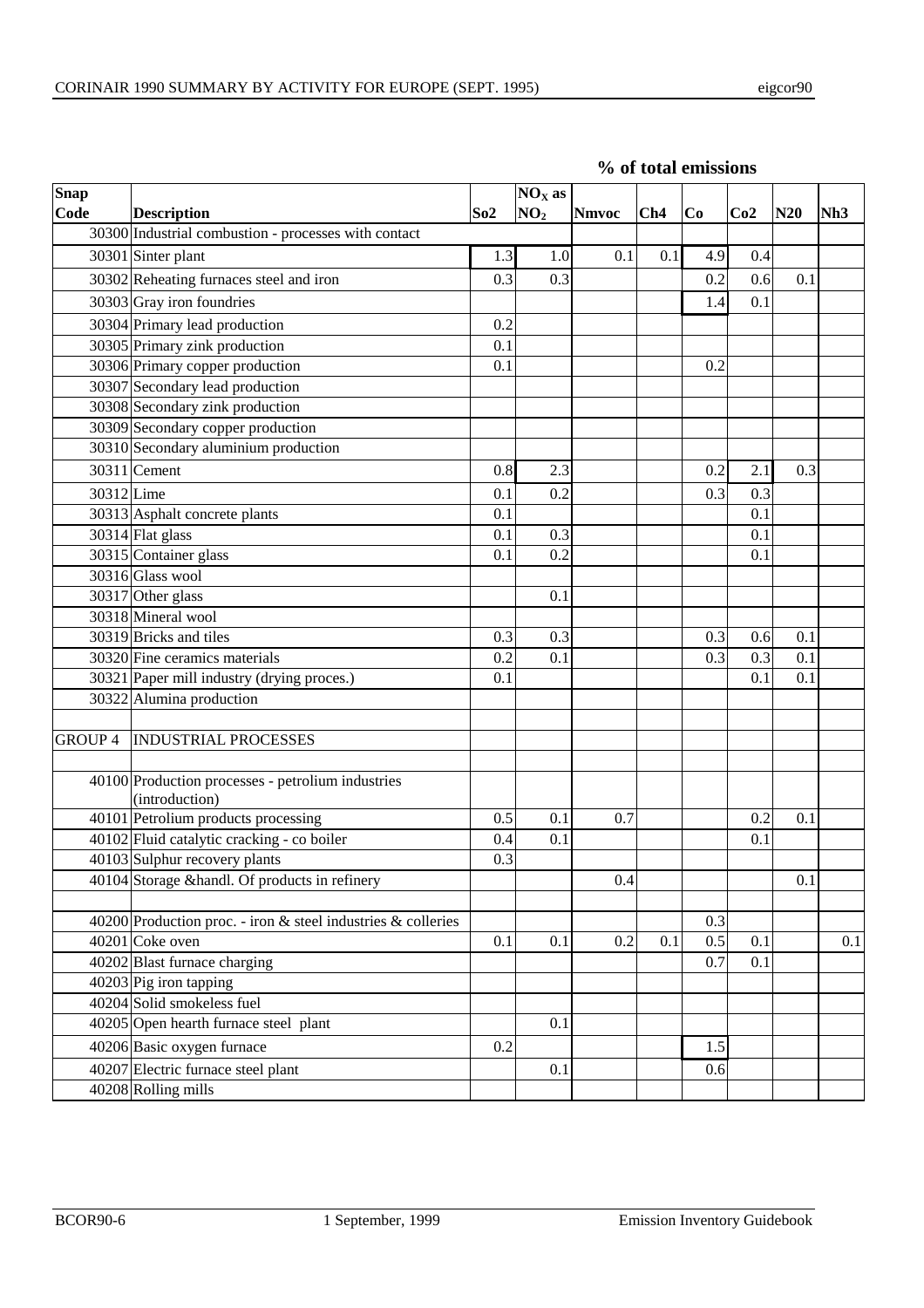| <b>Snap</b> |                                                      |                 | $NOX$ as        |                          |   |                |                 |                |                 |
|-------------|------------------------------------------------------|-----------------|-----------------|--------------------------|---|----------------|-----------------|----------------|-----------------|
| Code        | <b>Description</b>                                   | SO <sub>2</sub> | NO <sub>2</sub> | NMVOC CH <sub>4</sub>    |   | CO             | CO <sub>2</sub> | $N_2$ O        | NH <sub>3</sub> |
|             | 40300 Production proc. - non ferrous metal industry  | $\overline{c}$  |                 |                          |   | 10             |                 |                |                 |
|             | 40301 Aluminium production (electrolysis)            | 34              | 4               | 1                        |   | 276            | 5               |                |                 |
|             | 40302 Ferro alloys                                   | 22              | 6               | $\overline{2}$           |   | 246            | 4               |                |                 |
|             | 40303 Silicium production                            |                 |                 |                          |   |                |                 |                |                 |
| 40304       |                                                      |                 |                 |                          |   | 26             |                 |                |                 |
|             |                                                      |                 |                 |                          |   |                |                 |                |                 |
|             | 40400 Production proc. - inorganic chemical industry | 9               | 3               |                          |   | 7              |                 | 1              | 5               |
|             | 40401 Sulfuric acid                                  | 201             | 7               | 1                        |   | 13             | 1               |                |                 |
|             | 40402 Nitric acid                                    |                 | 111             | 17                       |   | 3              |                 | 101            | 7               |
|             | 40403 Ammonia                                        |                 | 28              | 19                       | 1 | $\overline{7}$ | 16              | 18             | $\overline{30}$ |
|             | 40404 Ammonium sulphate                              | 3               |                 | 1                        |   |                |                 |                | 8               |
|             | 40405 Ammonium nitrate                               |                 | 5               |                          |   |                |                 |                | 13              |
|             | 40406 Ammonium phosphate                             |                 |                 |                          |   |                |                 |                | $\mathfrak{Z}$  |
|             | 40407 Npk fertilisers                                | 26              | 48              | 38                       |   |                |                 |                | 65              |
| 40408 Urea  |                                                      |                 |                 |                          |   | 1              |                 |                | 29              |
|             | 40409 Carbon black                                   | 13              |                 |                          | 6 | 4              |                 |                |                 |
|             | 40410 Titanium dioxide                               | 11              |                 | 41                       |   |                |                 |                |                 |
|             | 40411 Graphite                                       |                 |                 |                          |   |                |                 |                |                 |
|             | $\overline{404}$ 12 Calcium carbide production       |                 |                 |                          |   |                | 2               |                |                 |
|             |                                                      |                 |                 |                          |   |                |                 |                |                 |
|             | 40500 Production proc. - organic chemical industry   |                 |                 | 14                       |   | 5              |                 |                |                 |
|             | 40501 Ethylene                                       | 1               | 6               | 60                       | 4 | 8              | 6               | $\overline{2}$ |                 |
|             | 40502 Propylene                                      |                 |                 | 41                       |   |                |                 |                |                 |
|             | 40503 1,2 dichoroethane (ecxept 040505)              |                 |                 | 8                        |   |                |                 |                |                 |
|             | 40504 Vinylchloride (ecxept 040505)                  |                 |                 | 10                       |   | 1              |                 |                |                 |
|             | $40505$ 1,2 dichloroeth. + vinylchl.(balanced proc)  |                 |                 | 5                        |   |                |                 |                |                 |
|             | 40506 Polyethylene low density                       |                 |                 | 34                       |   |                |                 |                |                 |
|             | 40507 Polyethelene high density                      |                 |                 | 20                       |   |                |                 |                |                 |
|             | 40508 Polyvinylchloride                              |                 |                 | 12                       |   |                |                 |                |                 |
|             | 40509 Polypropylene                                  |                 |                 | 25                       |   |                |                 |                |                 |
|             | 40510 Styrene                                        |                 |                 | $\mathbf{1}$             |   |                |                 |                |                 |
|             | 40511 Polystyrene                                    |                 |                 | $\overline{\mathcal{L}}$ |   |                |                 |                |                 |
|             | 40512 Styrene butadiene                              |                 |                 | 36                       |   |                |                 |                |                 |
|             | 40513 Styrene-butadiene latex                        |                 |                 | $\overline{c}$           |   |                |                 |                |                 |
|             | 40514 Styrene-butadiene rubber (sbr)                 |                 |                 | 5                        |   |                |                 |                |                 |
|             | 40515 Acrylonit. Butadiene styrene (abs) resins      |                 |                 | $\overline{7}$           |   |                |                 |                |                 |
|             | 40516 Ethylene oxyde                                 |                 |                 | 5                        |   |                |                 |                |                 |
|             | 40517 Formaldehyde                                   |                 |                 | 11                       |   | 6              |                 |                |                 |
|             | 40518 Ethylbenzene                                   |                 |                 | $\overline{c}$           |   |                |                 |                |                 |
|             | 40519 Phtalic anhydride                              |                 |                 | 18                       |   | 21             |                 |                |                 |
|             | 40520 Acrylonitrile                                  |                 |                 | 3                        |   |                |                 |                |                 |
|             | 40521 Adipic acid                                    |                 |                 |                          |   |                |                 | 233            |                 |
|             | 40522 Storage & handling of chemical products        |                 |                 | 78                       |   |                |                 |                |                 |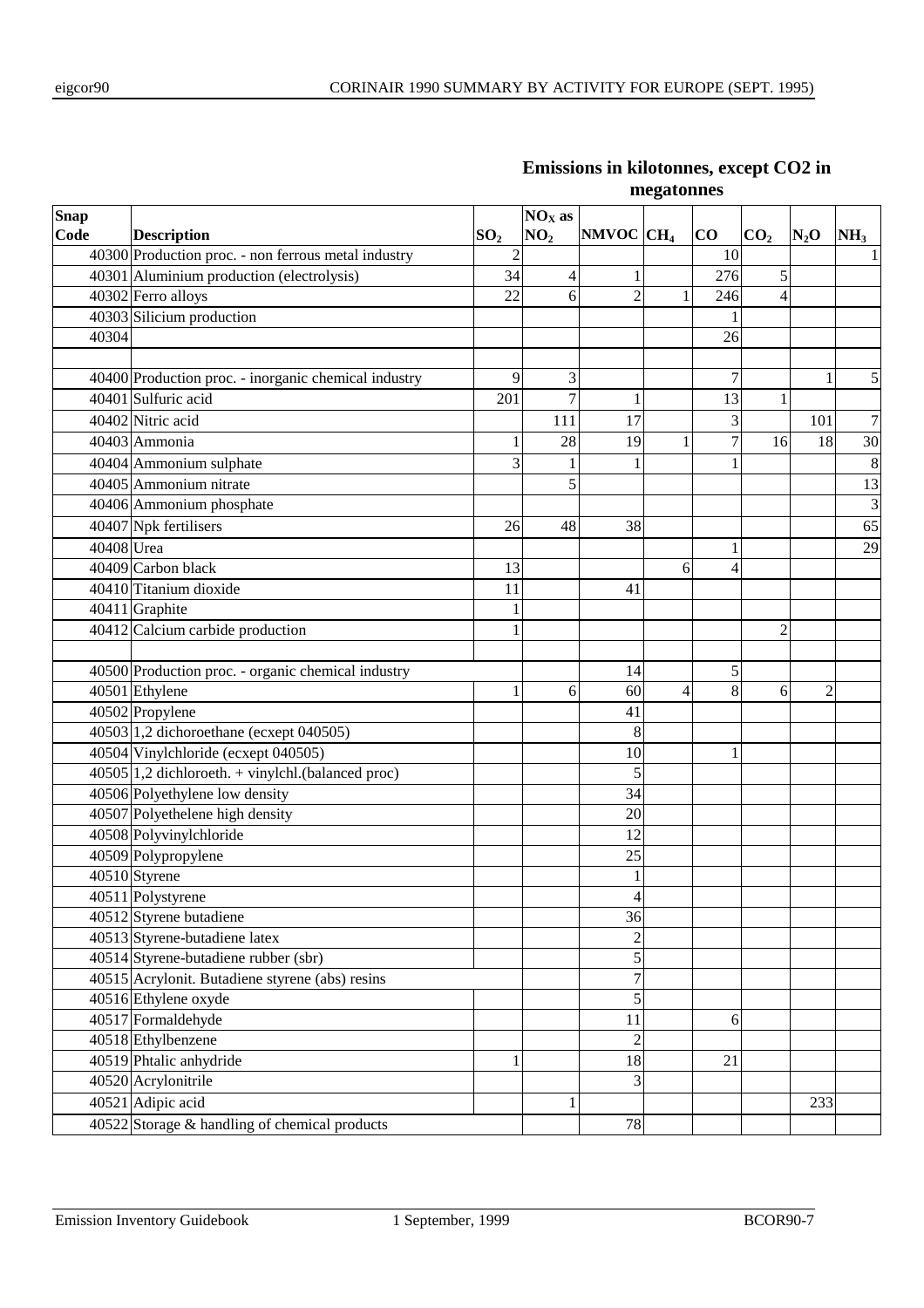| <b>Snap</b><br>Code | <b>Description</b>                                   | SO <sub>2</sub> | $NOX$ as<br>NO <sub>2</sub> | $NMVOC$ $CH4$ | CO  | CO <sub>2</sub> | $N_2$ O | NH <sub>3</sub> |
|---------------------|------------------------------------------------------|-----------------|-----------------------------|---------------|-----|-----------------|---------|-----------------|
|                     | 40300 Production proc. - non ferrous metal industry  |                 |                             |               |     |                 |         |                 |
|                     | 40301 Aluminium production (electrolysis)            | 0.1             |                             |               | 0.4 | 0.1             |         |                 |
|                     | 40302 Ferro alloys                                   | 0.1             |                             |               | 0.4 | 0.1             |         |                 |
|                     | 40303 Silicium production                            |                 |                             |               |     |                 |         |                 |
| 40304               |                                                      |                 |                             |               |     |                 |         |                 |
|                     |                                                      |                 |                             |               |     |                 |         |                 |
|                     | 40400 Production proc. - inorganic chemical industry |                 |                             |               |     |                 | 0.1     | 0.1             |
|                     | 40401 Sulfuric acid                                  | 0.7             |                             |               |     |                 |         |                 |
|                     | 40402 Nitric acid                                    |                 | 0.6                         | 0.1           |     |                 | 5.4     | 0.1             |
|                     | 40403 Ammonia                                        |                 | 0.2                         | 0.1           |     | 0.3             | 1.0     |                 |
|                     |                                                      |                 |                             |               |     |                 |         | 0.5             |
|                     | 40404 Ammonium sulphate                              |                 |                             |               |     |                 |         | 0.1             |
|                     | 40405 Ammonium nitrate                               |                 |                             |               |     |                 |         | 0.2             |
|                     | 40406 Ammonium phosphate                             |                 |                             |               |     |                 |         | 0.1             |
|                     | 40407 Npk fertilisers                                | 0.1             | 0.3                         | 0.2           |     |                 |         | 1.1             |
| 40408 Urea          |                                                      |                 |                             |               |     |                 |         | 0.5             |
|                     | 40409 Carbon black                                   |                 |                             |               |     |                 |         |                 |
|                     | 40410 Titanium dioxide                               |                 |                             | 0.2           |     |                 |         |                 |
|                     | 40411 Graphite                                       |                 |                             |               |     |                 |         |                 |
|                     | 40412 Calcium carbide production                     |                 |                             |               |     |                 |         |                 |
|                     |                                                      |                 |                             |               |     |                 |         |                 |
|                     | 40500 Production proc. - organic chemical industry   |                 |                             | 0.1           |     |                 |         |                 |
|                     | 40501 Ethylene                                       |                 |                             | 0.3           |     | 0.1             | 0.1     |                 |
|                     | 40502 Propylene                                      |                 |                             | 0.2           |     |                 |         |                 |
|                     | 40503 1,2 dichoroethane (ecxept 040505)              |                 |                             |               |     |                 |         |                 |
|                     | 40504 Vinylchloride (ecxept 040505)                  |                 |                             |               |     |                 |         |                 |
|                     | $40505$ 1,2 dichloroeth. + vinylchl.(balanced proc)  |                 |                             |               |     |                 |         |                 |
|                     | 40506 Polyethylene low density                       |                 |                             | 0.2           |     |                 |         |                 |
|                     | 40507 Polyethelene high density                      |                 |                             | 0.1           |     |                 |         |                 |
|                     | 40508 Polyvinylchloride                              |                 |                             | 0.1           |     |                 |         |                 |
|                     | 40509 Polypropylene                                  |                 |                             | 0.1           |     |                 |         |                 |
|                     | 40510 Styrene                                        |                 |                             |               |     |                 |         |                 |
|                     | 40511 Polystyrene                                    |                 |                             |               |     |                 |         |                 |
|                     | $40512$ Styrene butadiene                            |                 |                             | 0.2           |     |                 |         |                 |
|                     | $40513$ Styrene-butadiene latex                      |                 |                             |               |     |                 |         |                 |
|                     | 40514 Styrene-butadiene rubber (sbr)                 |                 |                             |               |     |                 |         |                 |
|                     | 40515 Acrylonit. Butadiene styrene (abs) resins      |                 |                             |               |     |                 |         |                 |
|                     | 40516 Ethylene oxyde                                 |                 |                             |               |     |                 |         |                 |
|                     | 40517 Formaldehyde                                   |                 |                             | 0.1           |     |                 |         |                 |
|                     | 40518 Ethylbenzene                                   |                 |                             |               |     |                 |         |                 |
|                     | 40519 Phtalic anhydride                              |                 |                             | 0.1           |     |                 |         |                 |
|                     | 40520 Acrylonitrile                                  |                 |                             |               |     |                 |         |                 |
|                     | 40521 Adipic acid                                    |                 |                             |               |     |                 | 12.4    |                 |

**% of total emissions**

Storage & handling of chemical products 0.4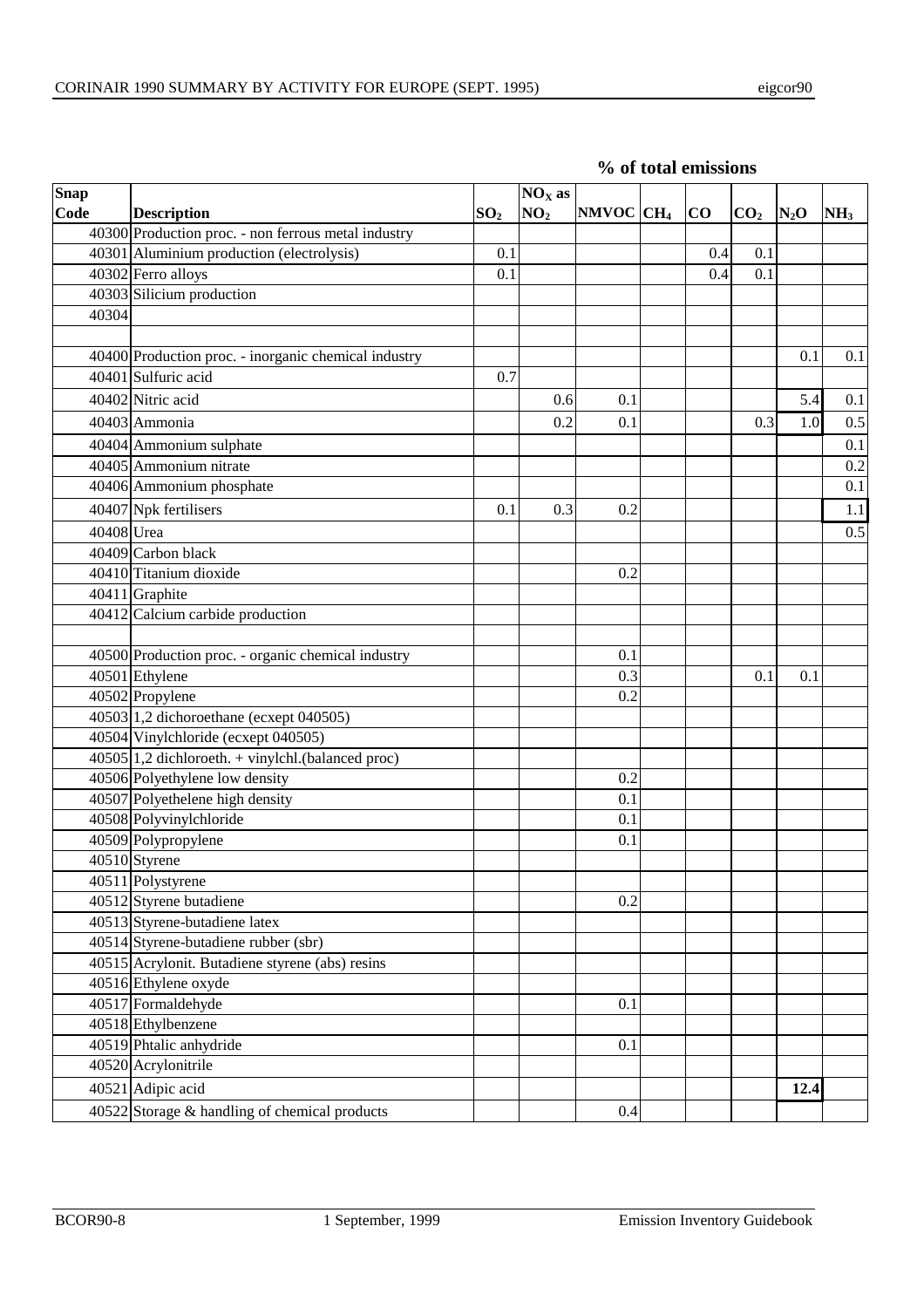| Snap           |                                                             |                 | $NOX$ as        |                       |                |    |                 |        |                 |
|----------------|-------------------------------------------------------------|-----------------|-----------------|-----------------------|----------------|----|-----------------|--------|-----------------|
| Code           | <b>Description</b>                                          | SO <sub>2</sub> | NO <sub>2</sub> | NMVOC CH <sub>4</sub> |                | CO | CO <sub>2</sub> | $N_2O$ | NH <sub>3</sub> |
|                | 40600 Production proc. - wood, paper pulp, food, drink &    | $\overline{2}$  | $\overline{2}$  | 4                     |                |    | $\mathbf{1}$    |        |                 |
|                | other ind.                                                  |                 |                 |                       |                |    |                 |        |                 |
|                | 40601 Chipboard                                             | 5               | 7               | 27                    | $\overline{c}$ |    | 1<br>6          |        |                 |
|                | $40602$ Paper pulp (kraft process)                          | 27              | 11              | 32                    |                |    | 5               |        |                 |
|                | 40603 Paper pulp (acid sulfite process)                     | 52              | $\overline{c}$  | 17                    |                |    |                 |        |                 |
|                | 40604 Paper pulp (neutral sulphite semi-chimi.)             | 14              |                 |                       |                |    |                 |        |                 |
| 40605 Bread    |                                                             |                 |                 | 157                   |                |    | $\overline{2}$  |        |                 |
| 40606 Wine     |                                                             |                 |                 | 10                    |                |    | 18              |        |                 |
| 40607 Beer     |                                                             |                 |                 | 55                    |                |    |                 |        |                 |
|                | 40608 Spirits                                               |                 |                 | 56                    |                |    |                 |        |                 |
|                | 40609 Bark gasifierb                                        |                 |                 |                       |                |    |                 |        |                 |
|                | 40610 Asphalt roofing materials                             | 1               |                 | 11                    |                |    | 5               |        |                 |
|                | 40611 Road paving with asphalt                              |                 |                 | 23                    |                |    |                 |        |                 |
|                | $40612$ Cement                                              | 31              | 34              |                       |                |    | 5<br>82         |        |                 |
| 40613 Glass    |                                                             | 18              | 13              |                       |                |    |                 |        |                 |
| 40614 Lime     |                                                             | 3               |                 | 1                     |                |    | 11<br>4         |        |                 |
|                |                                                             |                 |                 |                       |                |    |                 |        |                 |
|                | 40700 Production proc. - cooling plants                     |                 |                 |                       |                |    |                 |        | 4               |
|                |                                                             |                 |                 |                       |                |    |                 |        |                 |
| <b>GROUP 5</b> | EXTRACTION & DISTRIBUTION OF FOSSIL FUELS                   |                 |                 |                       |                |    |                 |        |                 |
|                |                                                             |                 |                 |                       |                |    |                 |        |                 |
|                | 50100 Extraction and 1st treatment of solid fuels           |                 |                 | 3                     |                |    |                 |        |                 |
|                | 50101 Open cast mining                                      |                 |                 |                       | 2396           |    |                 |        |                 |
|                | 50102 Undergroung mining                                    |                 |                 |                       | 4546           |    |                 |        |                 |
|                | 50103 Storage                                               |                 |                 |                       | 563            | 33 |                 |        |                 |
|                |                                                             |                 |                 |                       |                |    |                 |        |                 |
|                | 50200 Extraction, 1st treatment and loading of liquid fuels |                 |                 |                       | 30             |    |                 |        |                 |
|                | 50201 Land-based                                            |                 |                 | $\overline{c}$        | 3              |    |                 |        |                 |
|                | 50202 Off-shore                                             |                 | 51              | 346                   | 100            |    | 1<br>6          |        |                 |
|                |                                                             |                 |                 |                       |                |    |                 |        |                 |
|                | 50300 Extract., 1st treatment and loading of gaseous fuels  |                 |                 | 12                    | 10             |    |                 |        |                 |
|                | 50301 Desulfura.                                            | $\sqrt{44}$     | $\mathbf{1}$    |                       |                |    |                 |        |                 |
|                | 50302 Other land-based                                      |                 | 13              | 119                   | 28             |    | 18<br>1         |        |                 |
|                | 50303 Off-shore                                             |                 | $\overline{4}$  | 5                     | 33             |    | 1<br>1          |        |                 |
|                |                                                             |                 |                 |                       |                |    |                 |        |                 |
|                | 50400 Liquid fuel distribution (except gasoline)            |                 |                 | $\overline{2}$        |                |    |                 |        |                 |
|                | 50401 Marine terminals (tankers, handl., Stor.)             |                 |                 | 137                   | 1              |    |                 |        |                 |
|                | $50402$ Other handling and storage                          |                 |                 | 32                    |                |    |                 |        |                 |
|                |                                                             |                 |                 |                       |                |    |                 |        |                 |
|                | 50500 Gasoline distribution                                 |                 |                 | 6                     |                |    |                 |        |                 |
|                | 50501 Refinery despatch station                             |                 |                 | 41                    |                |    |                 |        |                 |
|                | 50502 Transp. And depots (exc. Serv. Station)               | 154             |                 |                       |                |    |                 |        |                 |
|                | 50503 Service stations                                      |                 | 396             |                       |                |    |                 |        |                 |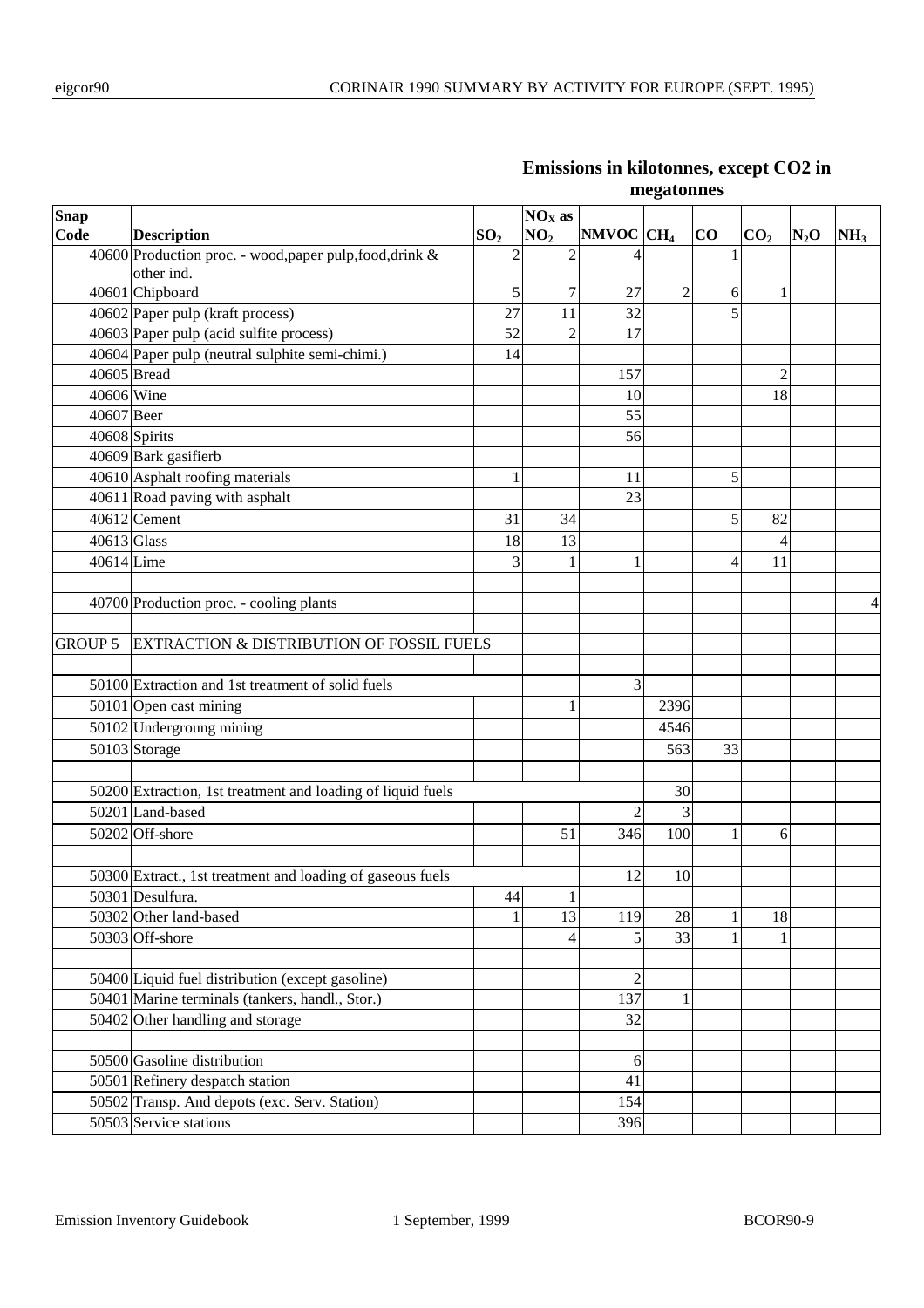| Snap           |                                                                        |                 | $NOX$ as        |              |      |          |                 |        |                 |
|----------------|------------------------------------------------------------------------|-----------------|-----------------|--------------|------|----------|-----------------|--------|-----------------|
| Code           | <b>Description</b>                                                     | SO <sub>2</sub> | NO <sub>2</sub> | $NMOC$ $CH4$ |      | $\bf CO$ | CO <sub>2</sub> | $N_2O$ | NH <sub>3</sub> |
|                | 40600 Production proc. - wood, paper pulp, food, drink &<br>other ind. |                 |                 |              |      |          |                 |        |                 |
|                | 40601 Chipboard                                                        |                 |                 | 0.1          |      |          |                 |        |                 |
|                | $40602$ Paper pulp (kraft process)                                     | 0.1             | 0.1             | 0.1          |      |          |                 |        |                 |
|                | 40603 Paper pulp (acid sulfite process)                                | 0.2             |                 | 0.1          |      |          |                 |        |                 |
|                | 40604 Paper pulp (neutral sulphite semi-chimi.)                        | 0.1             |                 |              |      |          |                 |        |                 |
| 40605 Bread    |                                                                        |                 |                 | 0.7          |      |          |                 |        |                 |
| 40606 Wine     |                                                                        |                 |                 |              |      |          | 0.4             |        |                 |
| 40607 Beer     |                                                                        |                 |                 | 0.3          |      |          |                 |        |                 |
|                | 40608 Spirits                                                          |                 |                 | 0.3          |      |          |                 |        |                 |
|                | 40609 Bark gasifierb                                                   |                 |                 |              |      |          |                 |        |                 |
|                | 40610 Asphalt roofing materials                                        |                 |                 | 0.1          |      |          |                 |        |                 |
|                | 40611 Road paving with asphalt                                         |                 |                 | 0.1          |      |          |                 |        |                 |
|                | $40612$ Cement                                                         | 0.1             | 0.2             |              |      |          | 1.7             |        |                 |
| 40613 Glass    |                                                                        | 0.1             | 0.1             |              |      |          | 0.1             |        |                 |
| 40614 Lime     |                                                                        |                 |                 |              |      |          | 0.2             |        |                 |
|                |                                                                        |                 |                 |              |      |          |                 |        |                 |
|                | 40700 Production proc. - cooling plants                                |                 |                 |              |      |          |                 |        | 0.1             |
| <b>GROUP 5</b> | <b>EXTRACTION &amp; DISTRIBUTION OF FOSSIL FUELS</b>                   |                 |                 |              |      |          |                 |        |                 |
|                | 50100 Extraction and 1st treatment of solid fuels                      |                 |                 |              |      |          |                 |        |                 |
|                | 50101 Open cast mining                                                 |                 |                 |              | 5.3  |          |                 |        |                 |
|                | 50102 Undergroung mining                                               |                 |                 |              | 10.0 |          |                 |        |                 |
|                | 50103 Storage                                                          |                 |                 |              | 1.2  |          |                 |        |                 |
|                |                                                                        |                 |                 |              |      |          |                 |        |                 |
|                | 50200 Extraction, 1st treatment and oading of liquid fuels             |                 |                 |              | 0.1  |          |                 |        |                 |
|                | 50201 Land-based                                                       |                 |                 |              |      |          |                 |        |                 |
|                | 50202 Off-shore                                                        |                 | 0.3             | 1.6          | 0.2  |          | 0.1             |        |                 |
|                |                                                                        |                 |                 |              |      |          |                 |        |                 |
|                | 50300 Extract., 1st treatment and loading of gaseous fuels             |                 |                 | 0.1          |      |          |                 |        |                 |
|                | 50301 Desulfura.                                                       | 0.2             |                 |              |      |          |                 |        |                 |
|                | 50302 Other land-based                                                 |                 | 0.1             | 0.5          | 0.1  |          | 0.4             |        |                 |
|                | 50303 Off-shore                                                        |                 |                 |              | 0.1  |          |                 |        |                 |
|                |                                                                        |                 |                 |              |      |          |                 |        |                 |
|                | 50400 Liquid fuel distribution (except gasoline)                       |                 |                 |              |      |          |                 |        |                 |
|                | 50401 Marine terminals (tankers, handl., Stor.)                        |                 |                 | 0.6          |      |          |                 |        |                 |
|                | 50402 Other handling and storage                                       |                 |                 | 0.1          |      |          |                 |        |                 |
|                |                                                                        |                 |                 |              |      |          |                 |        |                 |
|                | 50500 Gasoline distribution                                            |                 |                 |              |      |          |                 |        |                 |
|                | 50501 Refinery despatch station                                        |                 |                 | 0.2          |      |          |                 |        |                 |
|                | 50502 Transp. And depots (exc. Serv. Station)                          |                 |                 | 0.7          |      |          |                 |        |                 |
|                | 50503 Service stations                                                 |                 |                 | 1.8          |      |          |                 |        |                 |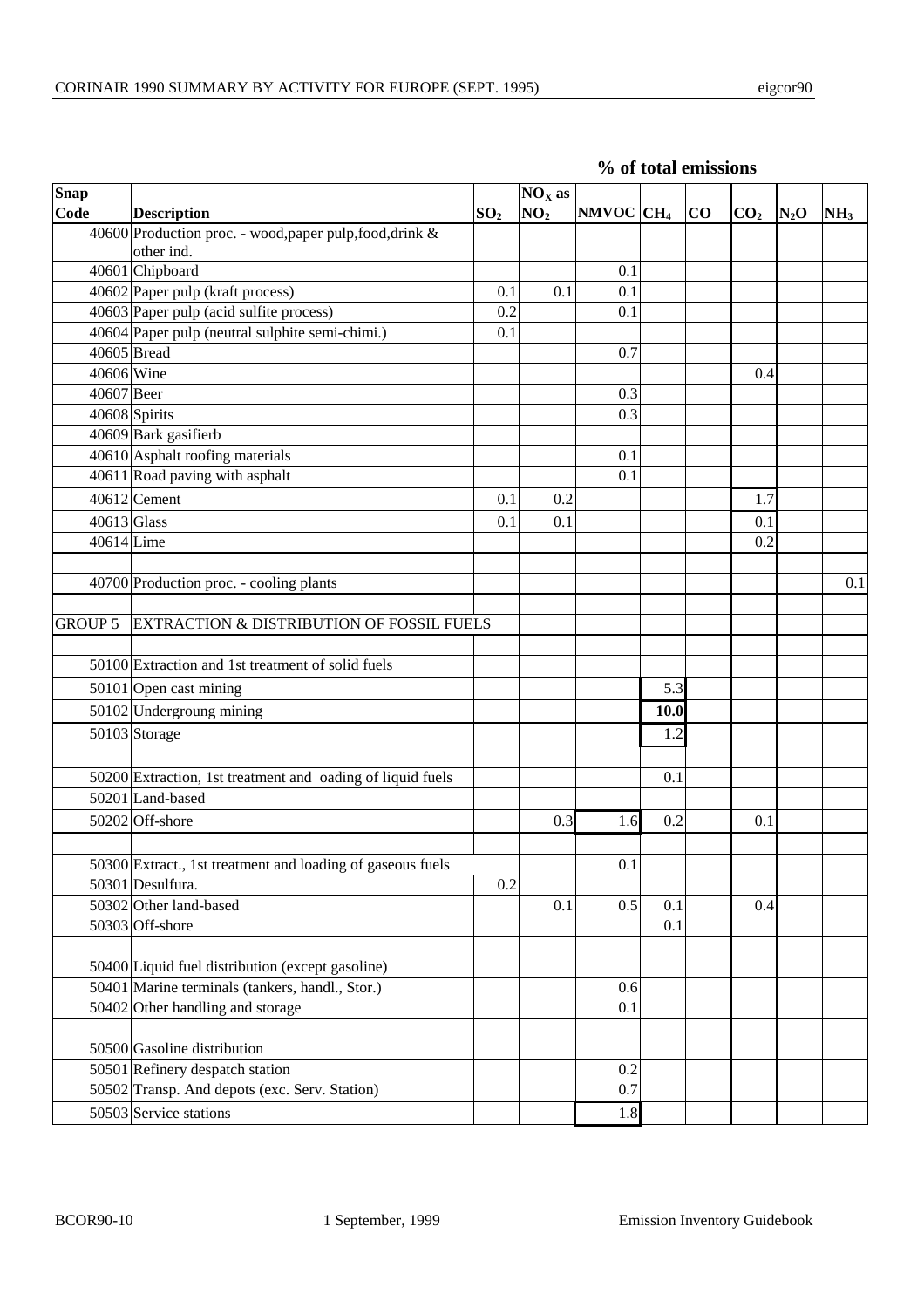| Snap           |                                                                  |                 | $NOX$ as        |                       |      |          |                 |        |                 |
|----------------|------------------------------------------------------------------|-----------------|-----------------|-----------------------|------|----------|-----------------|--------|-----------------|
| Code           | <b>Description</b>                                               | SO <sub>2</sub> | NO <sub>2</sub> | NMVOC CH <sub>4</sub> |      | $\bf CO$ | CO <sub>2</sub> | $N_2O$ | NH <sub>3</sub> |
|                | $50600$ Gas distribution networks                                |                 |                 | 29                    | 361  |          |                 |        |                 |
|                | 50601 Pipelines                                                  |                 |                 | $\overline{c}$        | 128  |          |                 |        |                 |
|                | 50602 Pipeline compressor stations (now 81000)                   |                 | 12              | $\overline{7}$        | 125  | 3        | $\overline{c}$  |        |                 |
|                | 50603 Distribution networks                                      |                 |                 | 83                    | 2084 | 23       |                 |        |                 |
|                |                                                                  |                 |                 |                       |      |          |                 |        |                 |
| <b>GROUP 6</b> | <b>SOLVENT USE</b>                                               |                 |                 |                       |      |          |                 |        |                 |
|                |                                                                  |                 |                 |                       |      |          |                 |        |                 |
|                | 60000 Solvent use (introduction)                                 |                 |                 |                       |      |          |                 |        |                 |
|                |                                                                  |                 |                 |                       |      |          |                 |        |                 |
|                | 60100 Solvent use - paint application                            |                 |                 | 510                   |      |          |                 |        |                 |
|                | 60101 Manufacture of automobiles                                 |                 |                 | 131                   |      | 1        |                 |        |                 |
|                | 60102 Other indus. Application                                   |                 |                 | 719                   |      |          |                 |        |                 |
|                | $60103$ Construction and buildings                               |                 |                 | 365                   |      |          |                 |        |                 |
|                | 60104 Domestic use                                               |                 |                 | 199                   |      |          |                 |        |                 |
|                |                                                                  |                 |                 |                       |      |          |                 |        |                 |
|                | 60200 Solvent use - degreasing and dry cleaning                  |                 |                 |                       |      |          |                 |        |                 |
|                | 60201 Metal degreasing                                           |                 |                 | 400                   |      |          |                 |        |                 |
|                | 60202 Dry cleaning                                               |                 |                 | 125                   |      |          |                 |        |                 |
|                |                                                                  |                 |                 |                       |      |          |                 |        |                 |
|                | 60300 Solvent use - chemicals products manufacturing/proc.       |                 |                 | 138                   |      |          |                 |        |                 |
|                | 60301 Polyester processing                                       |                 |                 | 10                    |      |          |                 |        |                 |
|                | 60302 Polyvinylchloride processing                               |                 |                 | 76                    |      |          |                 |        |                 |
|                | 60303 Polyurethane processing                                    |                 |                 | 18                    |      |          |                 |        |                 |
|                | 60304 Polystyrene foam process.                                  |                 |                 | 24                    |      |          |                 |        |                 |
|                | 60305 Rubber processing                                          |                 |                 | 79                    |      |          |                 |        |                 |
|                | 60306 Pharmaceutical prod. Manu.                                 |                 |                 | 116                   |      |          |                 |        |                 |
|                | 60307 Paints manufacturing                                       |                 |                 | 75                    |      |          |                 |        |                 |
|                | 60308 Inks manufacturing                                         |                 |                 | $\overline{4}$        |      |          |                 |        |                 |
|                | 60309 Glues manufacturing                                        |                 |                 | 80                    |      |          |                 |        |                 |
|                | 60310 Asphalt blowing                                            |                 |                 | 29                    |      |          |                 |        |                 |
|                | 60311 Adhesive tapes manufact.                                   |                 |                 | 24                    |      |          |                 |        |                 |
|                |                                                                  |                 |                 |                       |      |          |                 |        |                 |
|                | 60400 Solvent use - other use of solvents and related activities |                 |                 | 457                   |      |          |                 |        |                 |
|                | 60401 Glass wool enduction                                       |                 |                 | 86                    |      |          |                 |        |                 |
|                | 60402 Mineral wool enduction                                     |                 |                 |                       |      |          |                 |        |                 |
|                | 60403 Printing industry                                          |                 |                 | 278                   |      |          |                 |        |                 |
|                | 60404 Fat edible and not edible oil extraction                   |                 |                 | 88                    |      |          |                 |        |                 |
|                | 60405 Application of glues and adhesives                         |                 |                 | 186                   |      |          |                 |        |                 |
|                | 60406 Preservation of wood                                       |                 |                 | 136                   |      |          |                 |        |                 |
|                | 60407 Underseal treatment of vehicles                            |                 |                 |                       |      |          |                 |        |                 |
|                | 60408 Domestic solvent use (other than paint appl.)              |                 |                 |                       |      |          |                 |        |                 |
|                | 60409 Vehicles dewaxing                                          |                 |                 | 43                    |      |          |                 |        |                 |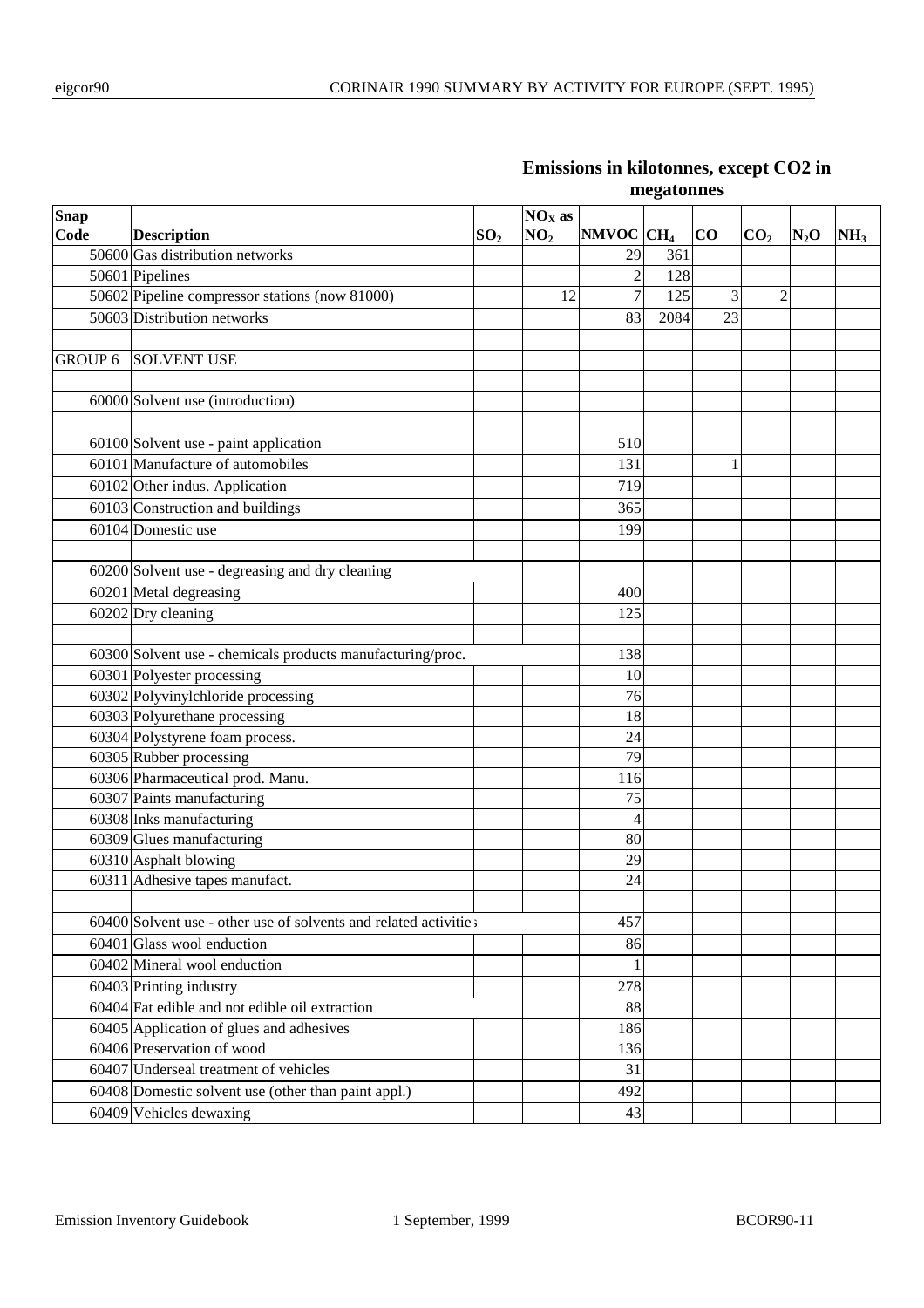|  | % of total emissions |
|--|----------------------|
|  |                      |

| Snap    |                                                            |                 | $NOX$ as        |                |     |    |                 |         |                 |
|---------|------------------------------------------------------------|-----------------|-----------------|----------------|-----|----|-----------------|---------|-----------------|
| Code    | <b>Description</b>                                         | SO <sub>2</sub> | NO <sub>2</sub> | NMVOC $ CH_4 $ |     | CO | CO <sub>2</sub> | $N_2$ O | NH <sub>3</sub> |
|         | 50600 Gas distribution networks                            |                 |                 | 0.1            | 0.8 |    |                 |         |                 |
|         | 50601 Pipelines                                            |                 |                 |                | 0.3 |    |                 |         |                 |
|         | 50602 Pipeline compressor stations (now 81000)             |                 | 0.1             |                | 0.3 |    |                 |         |                 |
|         | 50603 Distribution networks                                |                 |                 | 0.4            | 4.6 |    |                 |         |                 |
|         |                                                            |                 |                 |                |     |    |                 |         |                 |
| GROUP 6 | <b>SOLVENT USE</b>                                         |                 |                 |                |     |    |                 |         |                 |
|         |                                                            |                 |                 |                |     |    |                 |         |                 |
|         | 60000 Solvent use (introduction)                           |                 |                 |                |     |    |                 |         |                 |
|         |                                                            |                 |                 |                |     |    |                 |         |                 |
|         | 60100 Solvent use - paint application                      |                 |                 | 2.3            |     |    |                 |         |                 |
|         | 60101 Manufacture of automobiles                           |                 |                 | 0.6            |     |    |                 |         |                 |
|         | 60102 Other indus. Application                             |                 |                 | 3.3            |     |    |                 |         |                 |
|         | 60103 Construction and buildings                           |                 |                 | 1.7            |     |    |                 |         |                 |
|         | 60104 Domestic use                                         |                 |                 | 0.9            |     |    |                 |         |                 |
|         |                                                            |                 |                 |                |     |    |                 |         |                 |
|         | 60200 Solvent use - degreasing and dry cleaning            |                 |                 |                |     |    |                 |         |                 |
|         | 60201 Metal degreasing                                     |                 |                 | 1.8            |     |    |                 |         |                 |
|         |                                                            |                 |                 |                |     |    |                 |         |                 |
|         | 60202 Dry cleaning                                         |                 |                 | 0.6            |     |    |                 |         |                 |
|         | 60300 Solvent use - chemicals products manufacturing/proc. |                 |                 | 0.6            |     |    |                 |         |                 |
|         | 60301 Polyester processing                                 |                 |                 |                |     |    |                 |         |                 |
|         | 60302 Polyvinylchloride processing                         |                 |                 | 0.3            |     |    |                 |         |                 |
|         | 60303 Polyurethane processing                              |                 |                 | 0.1            |     |    |                 |         |                 |
|         | $\overline{60304}$ Polystyrene foam process.               |                 |                 | 0.1            |     |    |                 |         |                 |
|         | 60305 Rubber processing                                    |                 |                 | 0.4            |     |    |                 |         |                 |
|         | 60306 Pharmaceutical prod. Manu.                           |                 |                 | 0.5            |     |    |                 |         |                 |
|         | 60307 Paints manufacturing                                 |                 |                 | 0.3            |     |    |                 |         |                 |
|         | 60308 Inks manufacturing                                   |                 |                 |                |     |    |                 |         |                 |
|         | 60309 Glues manufacturing                                  |                 |                 | 0.4            |     |    |                 |         |                 |
|         | 60310 Asphalt blowing                                      |                 |                 | 0.1            |     |    |                 |         |                 |
|         | 60311 Adhesive tapes manufact.                             |                 |                 | 0.1            |     |    |                 |         |                 |
|         |                                                            |                 |                 |                |     |    |                 |         |                 |
|         | 60400 Solvent use - other use of solvents and related      |                 |                 | 2.1            |     |    |                 |         |                 |
|         | activities                                                 |                 |                 |                |     |    |                 |         |                 |
|         | 60401 Glass wool enduction                                 |                 |                 | 0.4            |     |    |                 |         |                 |
|         | 60402 Miniral wool enduction                               |                 |                 |                |     |    |                 |         |                 |
|         | 60403 Printing industry                                    |                 |                 | 1.3            |     |    |                 |         |                 |
|         | 60404 Fat edible and not edible oil extraction             |                 |                 | 0.4            |     |    |                 |         |                 |
|         | 60405 Application of glues and adhesives                   |                 |                 | 0.9            |     |    |                 |         |                 |
|         | 60406 Preservation of wood                                 |                 |                 | 0.6            |     |    |                 |         |                 |
|         | 60407 Underseal treatment of vehicles                      |                 |                 | 0.1            |     |    |                 |         |                 |
|         | 60408 Domestic solvent use (other than paint appl.)        |                 |                 | 2.3            |     |    |                 |         |                 |
|         | 60409 Vehicles dewaxing                                    |                 |                 | 0.2            |     |    |                 |         |                 |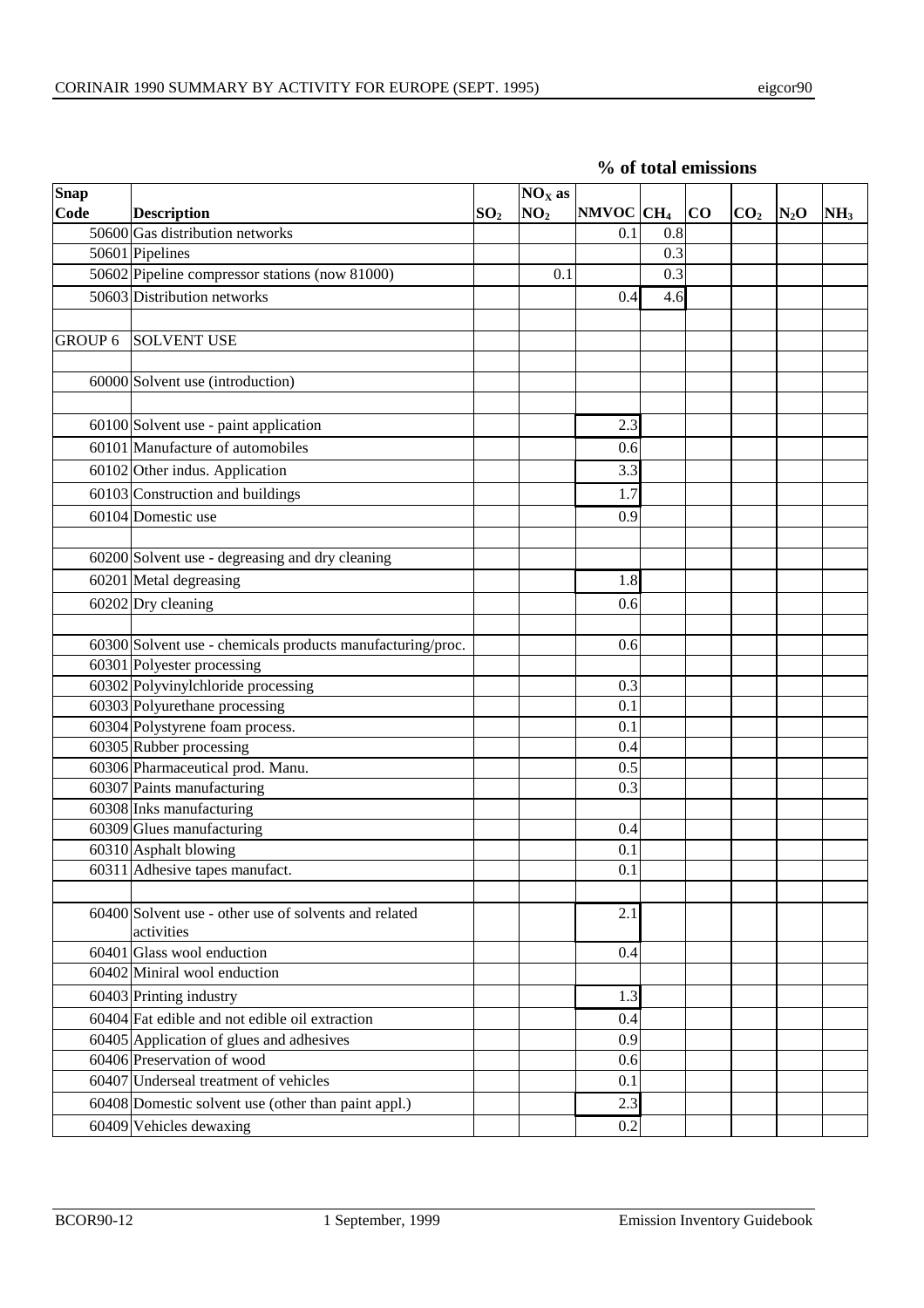| Snap           |                                                           |                 | $NOX$ as        |                       |                         |       |                 |                          |                         |
|----------------|-----------------------------------------------------------|-----------------|-----------------|-----------------------|-------------------------|-------|-----------------|--------------------------|-------------------------|
| Code           | <b>Description</b>                                        | SO <sub>2</sub> | NO <sub>2</sub> | NMVOC CH <sub>4</sub> |                         | CO    | CO <sub>2</sub> | $N_2$ O                  | NH <sub>3</sub>         |
| <b>GROUP 7</b> | <b>ROAD TRANSPORT</b>                                     |                 |                 |                       |                         |       |                 |                          |                         |
|                |                                                           |                 |                 |                       |                         |       |                 |                          |                         |
|                | 70100 Road transport - passenger cars                     | $\overline{2}$  | 161             | 138                   | 12                      | 1182  | 17              |                          |                         |
|                | 70101 Highway driving                                     | 36              | 1007            | 340                   | 22                      | 3536  | 71              | $\overline{\mathcal{L}}$ | 3                       |
|                | 70102 Rural driving                                       | 93              | 1704            | 1014                  | 38                      | 8187  | 135             | $\boldsymbol{7}$         | 5                       |
|                | 70103 Urban driving                                       | 115             | 1198            | 1965                  | 78                      | 18521 | 180             | 6                        | $\overline{\mathbf{4}}$ |
|                |                                                           |                 |                 |                       |                         |       |                 |                          |                         |
|                | 70200 Road transport - light duty vehicles $<$ 3.5 t      |                 | 14              | 12                    | 1                       | 71    |                 |                          |                         |
|                | 70201 Highway driving                                     | 11              | 93              | 35                    | 1                       | 231   | 9               | 1                        |                         |
|                | 70202 Rural driving                                       | 31              | 204             | 108                   | 3                       | 914   | 22              | 1                        |                         |
|                | 70203 Urban driving                                       | 57              | 240             | 228                   | $\overline{7}$          | 2111  | 42              | 1                        |                         |
|                |                                                           |                 |                 |                       |                         |       |                 |                          |                         |
|                | 70300 Road transport - heavy duty vehicles $>$ 3.5 t      | 7               | 166             | 22                    | $\overline{c}$          | 53    | 9               | 1                        |                         |
|                | 70301 Highway driving                                     | 91              | 1006            | 169                   | 6                       | 480   | 62              | 3                        |                         |
|                | 70302 Rural driving                                       | 174             | 1360            | 229                   | $\overline{7}$          | 1085  | 86              | 3                        |                         |
|                | 70303 Urban driving                                       | 96              | 678             | 245                   | 6                       | 1028  | 49              | $\overline{c}$           |                         |
|                |                                                           |                 |                 |                       |                         |       |                 |                          |                         |
|                | 70400 Road transport - mopeds and motorcycles $<$ 50 cm3  | $\overline{2}$  | 3               | 318                   | 6                       | 492   | 3               |                          |                         |
|                |                                                           |                 |                 |                       |                         |       |                 |                          |                         |
|                | 70500 Road transport - motorcycles > 50 cm3               |                 |                 | 7                     |                         | 19    |                 |                          |                         |
|                | 70501 Highway driving                                     |                 | $\overline{c}$  | 55                    | $\overline{c}$          | 138   | 1               |                          |                         |
|                | 70502 Rural driving                                       | $\overline{c}$  | 6               | 158                   | 6                       | 377   | 3               |                          |                         |
|                | 70503 Urban driving                                       | $\overline{2}$  | 6               | 163                   | 5                       | 494   | 3               |                          |                         |
|                |                                                           |                 |                 |                       |                         |       |                 |                          |                         |
|                | 70600 Road transport - gasoline evaporation from vehicles |                 |                 | 1550                  |                         |       |                 |                          |                         |
|                |                                                           |                 |                 |                       |                         |       |                 |                          |                         |
| <b>GROUP 8</b> |                                                           |                 |                 |                       |                         |       |                 |                          |                         |
|                | OTHER MOBILE SOURCES AND MACHINERY                        |                 |                 |                       |                         |       |                 |                          |                         |
|                | 80100 Other mob. Sources - off road vehicles and machines | 7               | 100             | 23                    | $\overline{\mathbf{c}}$ | 72    | 6               |                          |                         |
|                | 80101 Agriculture (now 80600)                             | 115             | 733             | 210                   | $\overline{7}$          | 1000  | 46              | 1                        |                         |
|                | 80102 Forestry (now 80700)                                | 1               | 13              | 13                    | 1                       | 33    | 1               |                          |                         |
|                | 80103 Industry (now 80800)                                | 27              | 258             | 73                    | $\overline{c}$          | 131   | 16              | $\mathfrak{2}$           |                         |
|                | 80104 Military (now 80100)                                | 3               | 41              | 19                    | 1                       | 101   | 3               |                          |                         |
|                | 80105 Households / gardening (now 80900)                  |                 | 3               | 79                    |                         | 351   | 1               |                          |                         |
|                |                                                           |                 |                 |                       |                         |       |                 |                          |                         |
|                | 80200 Other mob. Sources -railways                        | 40              | 199             | 33                    | 1                       | 83    | 14              |                          |                         |
|                |                                                           |                 |                 |                       |                         |       |                 |                          |                         |
|                | 80300 Other mob. Sources - inland waterways               | 12              | 71              | 29                    |                         | 33    | 5               |                          |                         |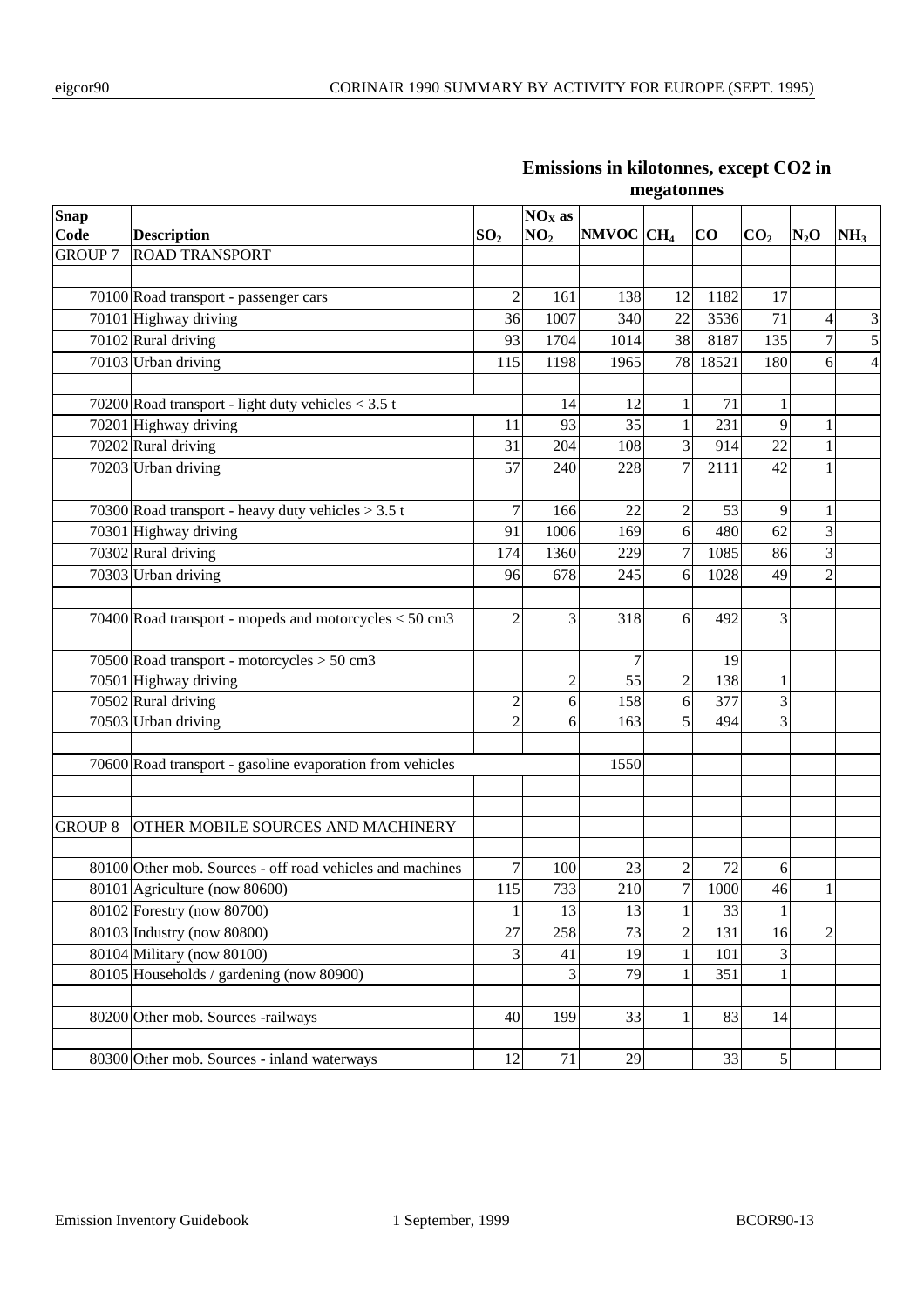|  | % of total emissions |
|--|----------------------|
|  |                      |

| <b>Snap</b>    |                                                           |                 | $NOX$ as        |              |     |           |                 |         |                 |
|----------------|-----------------------------------------------------------|-----------------|-----------------|--------------|-----|-----------|-----------------|---------|-----------------|
| Code           | <b>Description</b>                                        | SO <sub>2</sub> | NO <sub>2</sub> | $NMOC$ $CH4$ |     | <b>CO</b> | CO <sub>2</sub> | $N_2$ O | NH <sub>3</sub> |
| <b>GROUP 7</b> | <b>ROAD TRANSPORT</b>                                     |                 |                 |              |     |           |                 |         |                 |
|                |                                                           |                 |                 |              |     |           |                 |         |                 |
|                | 70100 Road transport - passenger cars                     |                 | 0.9             | 0.6          |     | 1.7       | 0.4             |         |                 |
|                | 70101 Highway driving                                     | 0.1             | 5.6             | 1.6          |     | 5.1       | 1.5             | 0.2     | 0.1             |
|                | 70102 Rural driving                                       | 0.3             | 9.5             | 4.7          | 0.1 | 11.7      | 2.8             | 0.4     | 0.1             |
|                | 70103 Urban driving                                       | 0.4             | 6.7             | 9.0          | 0.2 | 26.6      | 3.8             | 0.3     | 0.1             |
|                | 70200 Road transport - light duty vehicles $<$ 3.5 t      |                 | 0.1             | 0.1          |     | 0.1       |                 |         |                 |
|                | 70201 Highway driving                                     |                 | 0.5             | 0.2          |     | 0.3       | 0.2             | 0.1     |                 |
|                | 70202 Rural driving                                       | 0.1             | 1.1             | 0.5          |     | 1.3       | 0.5             | 0.1     |                 |
|                | 70203 Urban driving                                       | 0.2             | 1.3             | 1.0          |     | 3.0       | 0.9             | 0.1     |                 |
|                |                                                           |                 |                 |              |     |           |                 |         |                 |
|                | 70300 Road transport - heavy duty vehicles $>$ 3.5 t      |                 | 0.9             | 0.1          |     | 0.1       | 0.2             | 0.1     |                 |
|                | 70301 Highway driving                                     | 0.3             | 5.6             | 0.8          |     | 0.7       | 1.3             | 0.2     |                 |
|                | 70302 Rural driving                                       | 0.6             | 7.6             | 1.1          |     | 1.6       | 1.8             | 0.2     |                 |
|                | 70303 Urban driving                                       | 0.3             | 3.8             | 1.1          |     | 1.5       | 1.0             | 0.1     |                 |
|                | 70400 Road transport - mopeds and motorcycles $<$ 50 cm3  |                 |                 | 1.5          |     | 0.7       | 0.1             |         |                 |
|                | 70500 Road transport - motorcycles > 50 cm3               |                 |                 |              |     |           |                 |         |                 |
|                | 70501 Highway driving                                     |                 |                 | 0.3          |     | 0.2       |                 |         |                 |
|                | 70502 Rural driving                                       |                 |                 | 0.7          |     | 0.5       | 0.1             |         |                 |
|                | 70503 Urban driving                                       |                 |                 | 0.7          |     | 0.7       | 0.1             |         |                 |
|                | 70600 Road transport - gasoline evaporation from vehicles |                 |                 | 7.1          |     |           |                 |         |                 |
| <b>GROUP 8</b> | OTHER MOBILE SOURCES AND MACHINERY                        |                 |                 |              |     |           |                 |         |                 |
|                | 80100 Other mob. Sources - off road vehicles and machines |                 | 0.6             | 0.1          |     | 0.1       | 0.1             |         |                 |
|                | 80101 Agriculture (now 80600)                             | 0.4             | 4.1             | 1.0          |     | 1.4       | 1.0             | 0.1     |                 |
|                | 80102 Forestry (now 80700)                                |                 | 0.1             | 0.1          |     |           |                 |         |                 |
|                | 80103 Industry (now 80800)                                | 0.1             | 1.4             | 0.3          |     | 0.2       | 0.3             | 0.1     |                 |
|                | 80104 Military (now 80100)                                |                 | 0.2             | 0.1          |     | 0.1       | 0.1             |         |                 |
|                | 80105 Households / gardening (now 80900)                  |                 |                 | 0.4          |     | 0.5       |                 |         |                 |
|                | 80200 Other mob. Sources -railways                        | 0.1             | 1.1             | 0.2          |     | 0.1       | 0.3             |         |                 |
|                | 80300 Other mob. Sources - inland waterways               |                 | 0.4             | 0.1          |     |           | 0.1             |         |                 |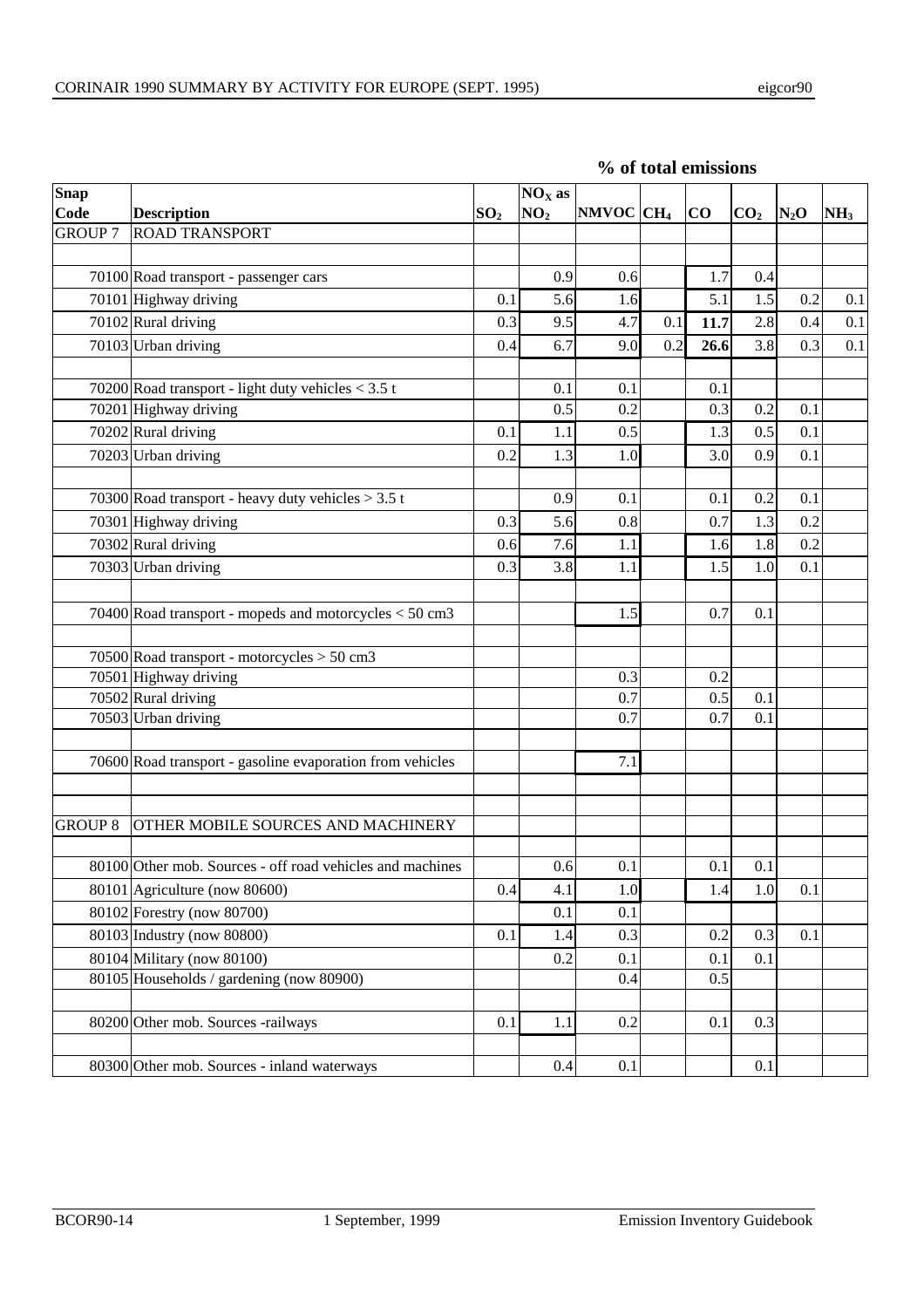| Snap           |                                                                     |                 | $NOX$ as        |                       |                         |                 |                 |         |                 |
|----------------|---------------------------------------------------------------------|-----------------|-----------------|-----------------------|-------------------------|-----------------|-----------------|---------|-----------------|
| Code           | <b>Description</b>                                                  | SO <sub>2</sub> | NO <sub>2</sub> | NMVOC CH <sub>4</sub> |                         | $\bf{CO}$       | CO <sub>2</sub> | $N_2$ O | NH <sub>3</sub> |
|                | 80400 Other mob. Sources - marine activities                        | 5               | 21              | 14                    | $\overline{\mathbf{c}}$ | 40              |                 |         |                 |
|                | 80401 Harbours (now deleted)                                        | 59              | 82              | 10                    | $\mathbf{1}$            | $\overline{19}$ | 5               |         |                 |
|                | 80402 National sea traffic                                          | 249             | 468             | 94                    | 3                       | 166             | 15              | 1       |                 |
|                | 80403 National fishing                                              | 25              | 143             | $\overline{7}$        | 1                       | 17              | 8               |         |                 |
|                | 80500 Other mob. Sources - airports (Ito cycles and ground<br>act.) | 20              | 179             | 71                    | 4                       | 174             | 18              | 1       |                 |
| <b>GROUP 9</b> | WASTE TREATMENT AND DISPOSAL<br><b>ACTIVITIES</b>                   |                 |                 |                       |                         |                 |                 |         |                 |
|                | 90100 Waste water treatment (now 91001/2)                           | $\overline{2}$  |                 | 32                    | 211                     |                 |                 | 8       | 10              |
|                | 90200 Waste incineration                                            |                 |                 |                       |                         |                 |                 |         |                 |
|                | 90201 Incineration of dom/municipal wastes                          | 29              | 43              | $\overline{4}$        | 9                       | 114             | 17              |         |                 |
|                | 90202 Incineration of industrial wastes                             | 14              | 4               | 5                     |                         | 14              | $\overline{c}$  |         |                 |
|                | 90203 Flaring in oil industry                                       | 35              | 10              | 1                     |                         | 3               | 2               |         |                 |
|                | 90204 Flaring in chemical industries                                | 1               |                 |                       |                         | 14              | $\mathbf{1}$    |         |                 |
|                | 90205 Incineration of sludges from water treatment                  | 1               | 1               |                       |                         | 1               |                 |         |                 |
|                | 90206 Flaring in oil and gas production                             |                 |                 |                       |                         |                 |                 |         |                 |
| (new)          |                                                                     |                 |                 |                       |                         |                 |                 |         |                 |
|                | 90300 Sludge spreading (now 91003)                                  |                 |                 | 16                    | 155                     |                 |                 |         | $\overline{7}$  |
|                | 90400 Landfills (now 91004)                                         | 5               | 29              | 45                    | 7932                    | 267             | 19              |         | 74              |
|                | 90500 Compost prodn from waste (now 91005)                          |                 |                 |                       | 27                      |                 | 27              |         |                 |
|                | 90600 Biogas production (now 91006)                                 |                 |                 |                       | 40                      |                 |                 |         |                 |
|                | 90700 Open burning of agricl wastes (except 100300)                 |                 | 153             | 401                   | 358                     | 4014            | 15              | 5       |                 |
|                | 90800 Latrines (now 91007)                                          |                 |                 |                       | 18                      |                 |                 |         | 37              |
|                |                                                                     |                 |                 |                       |                         |                 |                 |         |                 |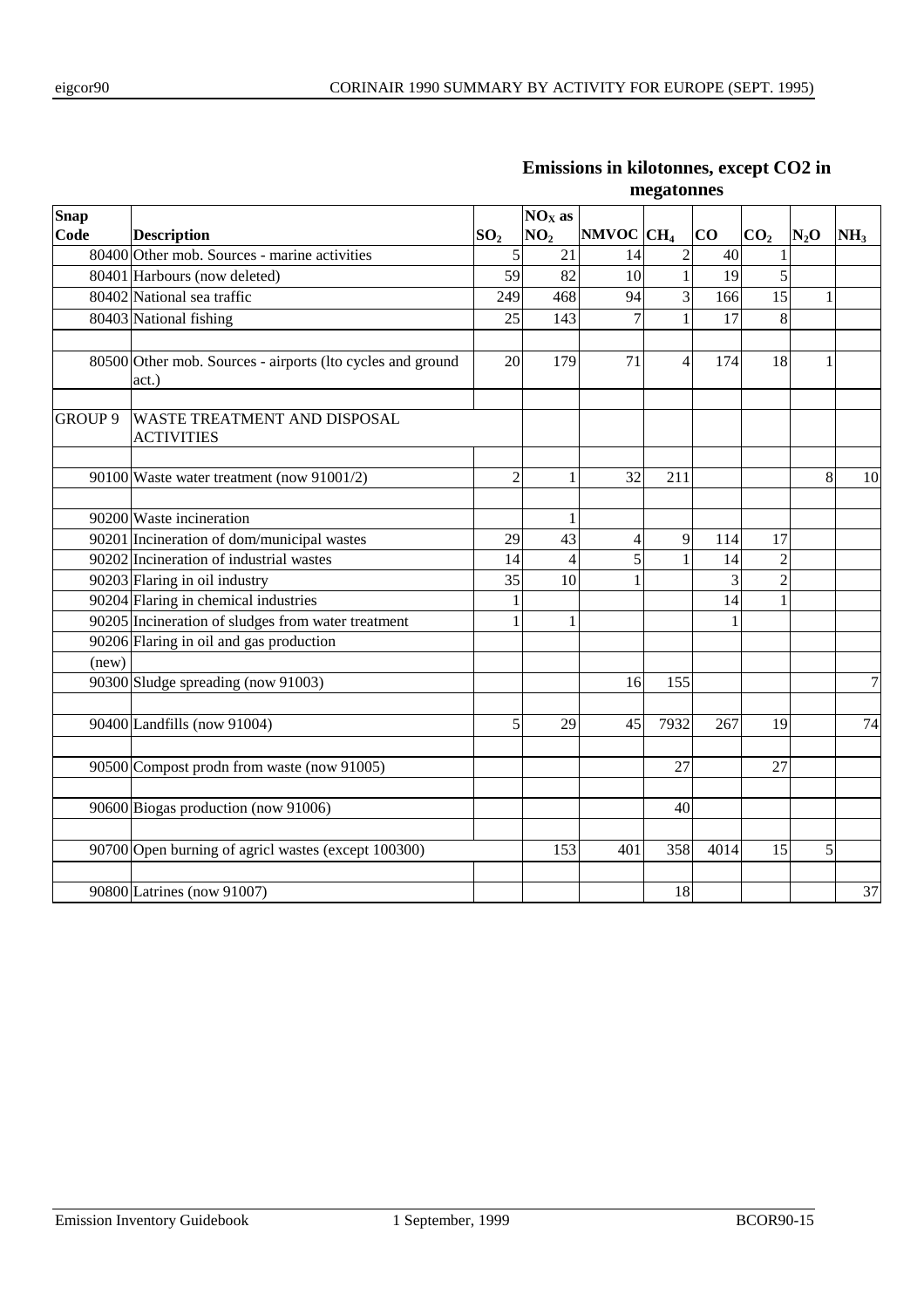| <b>Snap</b>    |                                                                     |                 | $NOX$ as        |                       |      |     |                 |        |                 |
|----------------|---------------------------------------------------------------------|-----------------|-----------------|-----------------------|------|-----|-----------------|--------|-----------------|
| Code           | <b>Description</b>                                                  | SO <sub>2</sub> | NO <sub>2</sub> | NMVOC CH <sub>4</sub> |      | CO  | CO <sub>2</sub> | $N_2O$ | NH <sub>3</sub> |
|                | 80400 Other mob. Sources - marine activities                        |                 | 0.1             | 0.1                   |      | 0.1 |                 |        |                 |
|                | 80401 Harbours (now deleted)                                        | 0.2             | 0.5             |                       |      |     | 0.1             |        |                 |
|                | 80402 National sea traffic                                          | 0.9             | 2.6             | 0.4                   |      | 0.2 | 0.3             | 0.1    |                 |
|                | 80403 National fishing                                              | 0.1             | 0.8             |                       |      |     | 0.2             |        |                 |
|                | 80500 Other mob. Sources - airports (lto cycles and ground<br>act.) | 0.1             | 1.0             | 0.3                   |      | 0.2 | 0.4             | 0.1    |                 |
| <b>GROUP 9</b> | WASTE TREATMENT AND DISPOSAL<br><b>ACTIVITIES</b>                   |                 |                 |                       |      |     |                 |        |                 |
|                | 90100 Waste water treatment (now 91001/2)                           |                 |                 | 0.1                   | 0.5  |     |                 | 0.4    | 0.2             |
|                |                                                                     |                 |                 |                       |      |     |                 |        |                 |
|                | 90200 Waste incineration                                            |                 |                 |                       |      |     |                 |        |                 |
|                | 90201 Incineration of dom/municipal wastes                          | 0.1             | 0.2             |                       |      | 0.2 | 0.4             |        |                 |
|                | 90202 Incineration of industrial wastes                             | 0.1             |                 |                       |      |     |                 |        |                 |
|                | 90203 Flaring in oil industry                                       | 0.1             | 0.1             |                       |      |     |                 |        |                 |
|                | 90204 Flaring in chemical industries                                |                 |                 |                       |      |     |                 |        |                 |
|                | 90205 Incineration of sludges from water treatment                  |                 |                 |                       |      |     |                 |        |                 |
|                | 90206 Flaring in oil and gas production                             |                 |                 |                       |      |     |                 |        |                 |
| (new)          |                                                                     |                 |                 |                       |      |     |                 |        |                 |
|                | 90300 Sludge spreading (now 91003)                                  |                 |                 | 0.1                   | 0.3  |     |                 |        | 0.1             |
|                | 90400 Landfills (now 91004)                                         |                 | 0.2             | 0.2                   | 17.5 | 0.4 | 0.4             |        | 1.3             |
|                |                                                                     |                 |                 |                       |      |     |                 |        |                 |

90500 Compost prodn from waste (now 91005) (and 1 0.1 0.6

90700 Open burning of agricl wastes (except 100300)  $\vert$  0.9 1.8 0.8 5.8 0.3 0.3 0.3

90800 Latrines (now 91007) 0.6

90600 Biogas production (now 91006) 0.1

#### **% of total emissions**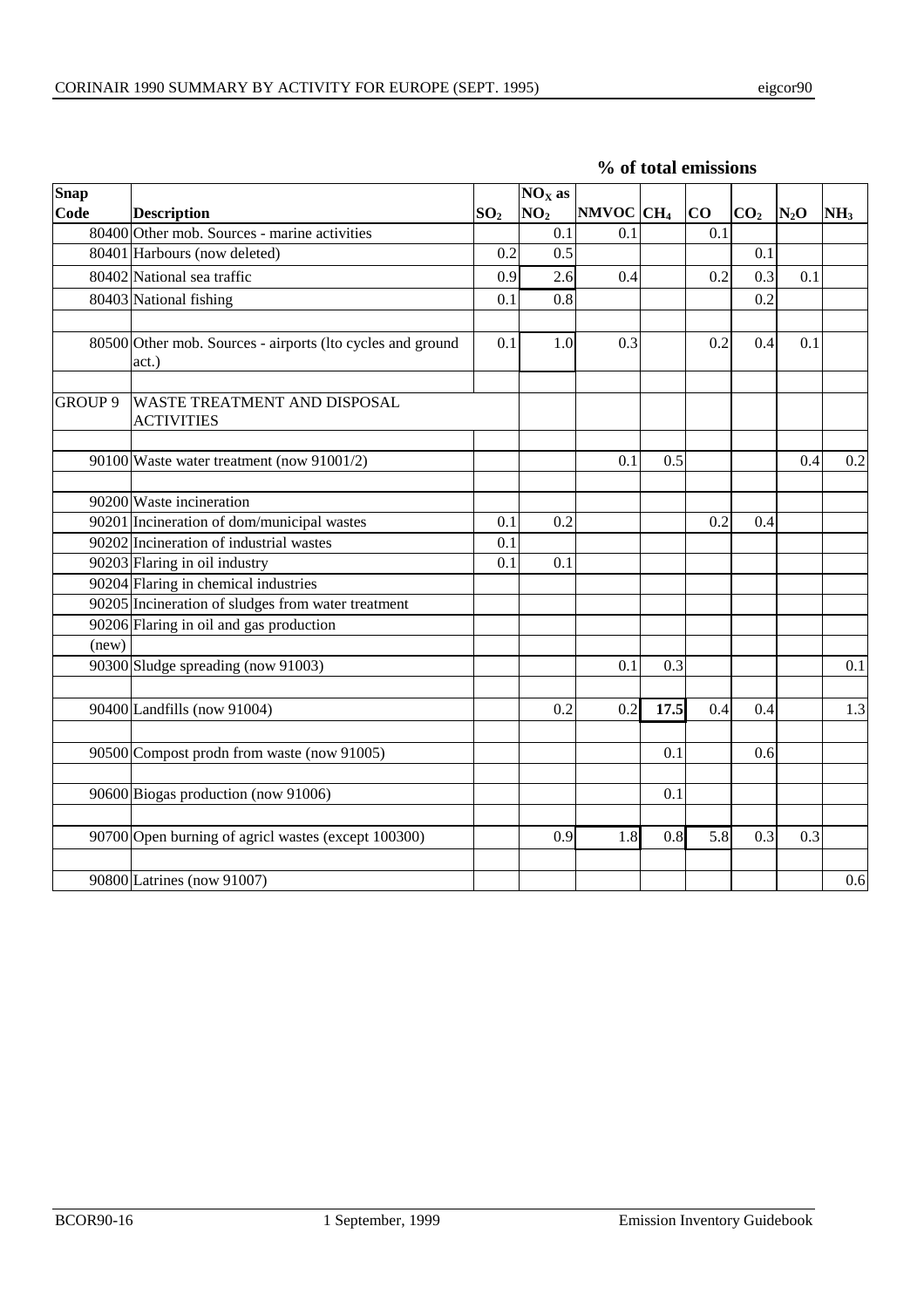| <b>Snap</b>                |                                                         |                 | $NOX$ as        |                       |                |                |                          |                          |                  |
|----------------------------|---------------------------------------------------------|-----------------|-----------------|-----------------------|----------------|----------------|--------------------------|--------------------------|------------------|
| Code                       | <b>Description</b>                                      | SO <sub>2</sub> | NO <sub>2</sub> | NMVOC CH <sub>4</sub> |                | $\bf{CO}$      | CO <sub>2</sub>          | $N_2O$                   | NH <sub>3</sub>  |
|                            | <b>GROUP 10 AGRICULTURE ACTIVITIES</b>                  |                 |                 |                       |                |                |                          |                          |                  |
|                            |                                                         |                 |                 |                       |                |                |                          |                          |                  |
|                            | 100100 Cultures with fertilizers (except animal manure) |                 |                 | 46                    | 468            |                |                          | 179                      | 226              |
|                            | 100101 Permanent crops                                  | 1               | 16              | 50                    | 38             | $\overline{7}$ | 1                        | 42                       | 59               |
|                            | $100102$ Arable land crops                              |                 |                 | 61                    | 244            |                |                          | 322                      | 693              |
|                            | 100103 Rice field                                       |                 |                 | 3                     | 47             |                |                          | 1                        | $\boldsymbol{7}$ |
|                            | 100104 Market gardening                                 |                 | 7               | 6                     | 24             | $\mathbf{1}$   | 6                        | $\,8\,$                  | 54               |
|                            | 100105 Grassland                                        |                 | 4               | 101                   | 195            |                |                          | 84                       | 56               |
|                            | 100106 Fallows                                          |                 |                 |                       | 1              |                |                          | 1                        |                  |
|                            |                                                         |                 |                 |                       |                |                |                          |                          |                  |
|                            | 100200 Cultures without fertilizers                     |                 |                 |                       |                |                |                          |                          |                  |
|                            | 100201 Permanent crops                                  |                 |                 | 24                    | 15             |                |                          | 9                        |                  |
|                            | 100202 Arable land crops                                |                 |                 | 10                    | 10             |                |                          | 17                       |                  |
|                            | 100203 Rice field                                       |                 |                 |                       | 84             |                |                          | 1                        |                  |
|                            | 100204 Market gardening                                 |                 |                 | 1                     | $\mathbf{1}$   |                |                          | $\mathbf{1}$             |                  |
|                            | 100205 Grassland                                        |                 |                 | 42                    | 16             |                |                          | 33                       | 3                |
|                            | 100206 Fallows                                          |                 |                 |                       | 8              |                |                          | 13                       |                  |
|                            |                                                         |                 |                 |                       |                |                |                          |                          |                  |
|                            | 100300 Stubble burning                                  |                 | 21              | 34                    | 35             | 571            | 4                        |                          |                  |
|                            |                                                         |                 |                 |                       |                |                |                          |                          |                  |
|                            | 100400 Animal breeding (enteric fermentation)           |                 |                 |                       |                |                |                          |                          |                  |
|                            | 100401 Dairy cows                                       |                 |                 |                       | 3895           |                |                          |                          | 12               |
|                            | 100402 Other cattle                                     |                 |                 |                       | 4149           |                |                          |                          | 11               |
| 100403 Ovines              |                                                         |                 |                 |                       | 975            |                |                          |                          | 6                |
| 100404 Pigs                |                                                         |                 |                 |                       | 215            |                |                          |                          |                  |
| 100405 Horses              |                                                         |                 |                 |                       | 80             |                |                          |                          |                  |
| 100406 Asses               |                                                         |                 |                 |                       | 5              |                |                          |                          |                  |
| 100407 Goats               |                                                         |                 |                 |                       | 66             |                |                          |                          | 1                |
|                            |                                                         |                 |                 |                       |                |                |                          |                          |                  |
|                            | 100500 Animal breeding (excretions)                     |                 |                 |                       | 150            |                |                          |                          | 21               |
|                            | 100501 Dairy cows                                       |                 |                 | 31                    | 850            |                | $\overline{c}$           | $\overline{\mathcal{A}}$ | 1430             |
|                            | 100502 Other cattle                                     |                 |                 | 12                    | 1092           |                | $\overline{\mathbf{c}}$  | 7                        | 1225             |
|                            | 100503 Fattening pigs                                   |                 |                 | 289                   | 1353           |                | 1                        | 3                        | 607              |
| 100504 Sows                |                                                         |                 |                 | 26                    | 259            |                | $\overline{\mathcal{L}}$ |                          | 195              |
| 100505 Sheep               |                                                         |                 |                 | $\overline{3}$        | 216            |                | $\overline{2}$           | $\mathbf{1}$             | 316              |
| $\overline{100506}$ Horses |                                                         |                 |                 | $\sqrt{2}$            | 80             |                |                          |                          | 56               |
|                            | 100507 Laying hens                                      |                 |                 | 5                     | 115            |                |                          |                          | 140              |
|                            | 100508 Boilers                                          |                 |                 | $\overline{9}$        | 70             |                |                          |                          | 101              |
|                            | 100509 Other poultry                                    |                 |                 | 3                     | 33             |                |                          |                          | 36               |
|                            | 100510 Fur animals                                      |                 |                 |                       | $\overline{2}$ |                |                          |                          | $10\,$           |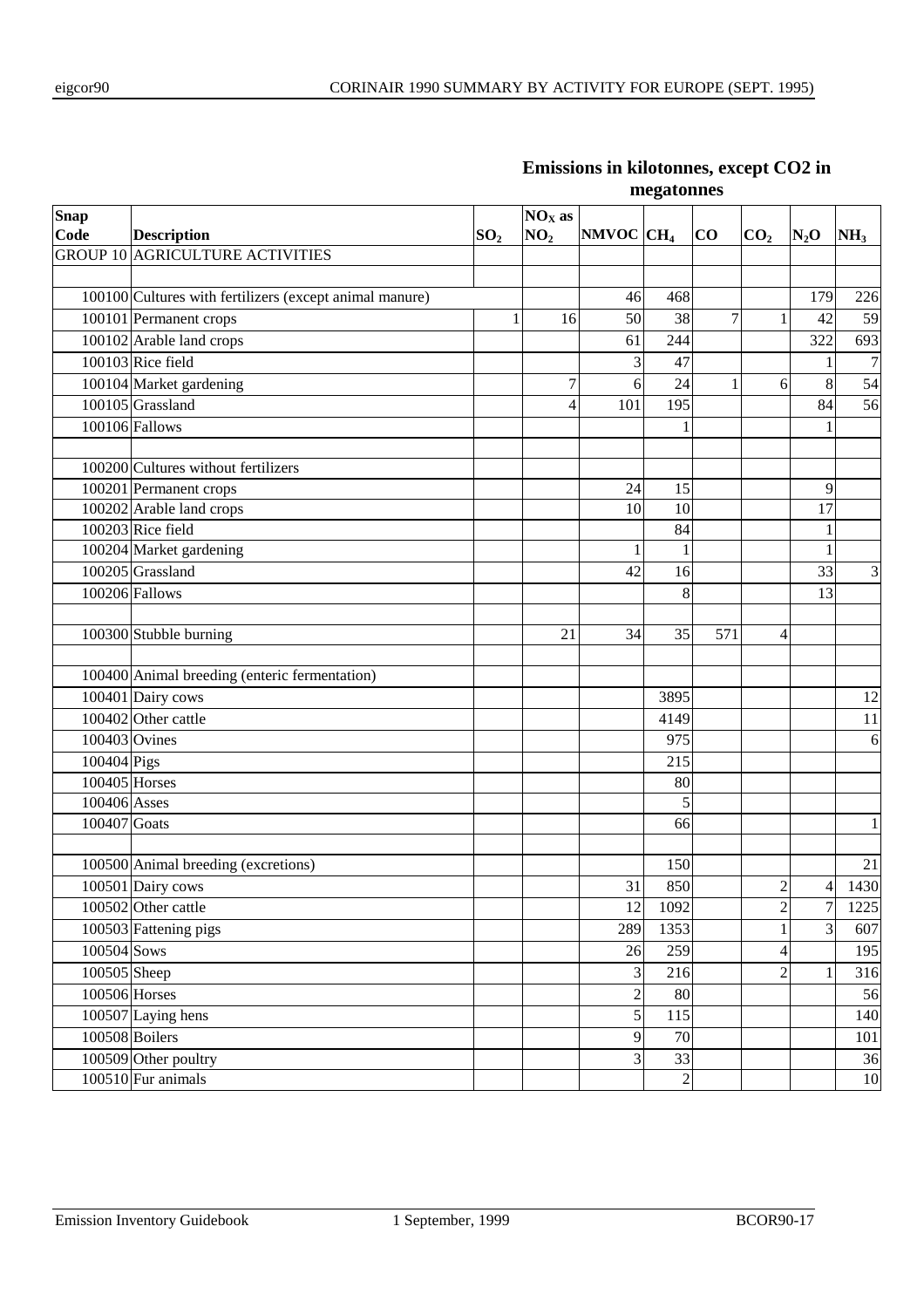| Snap          |                                                         |                 | $NOX$ as        |                           |     |     |                 |         |                 |
|---------------|---------------------------------------------------------|-----------------|-----------------|---------------------------|-----|-----|-----------------|---------|-----------------|
| Code          | <b>Description</b>                                      | SO <sub>2</sub> | NO <sub>2</sub> | NMVOC CH <sub>4</sub>  CO |     |     | CO <sub>2</sub> | $N_2$ O | NH <sub>3</sub> |
|               | <b>GROUP 10 AGRICULTURE ACTIVITIES</b>                  |                 |                 |                           |     |     |                 |         |                 |
|               |                                                         |                 |                 |                           |     |     |                 |         |                 |
|               | 100100 Cultures with fertilizers (except animal manure) |                 |                 | 0.2                       | 1.0 |     |                 | 9.5     | 4.0             |
|               | 100101 Permanent crops                                  |                 | 0.1             | 0.2                       | 0.1 |     |                 | 2.2     | 1.0             |
|               | 100102 Arable land crops                                |                 |                 | 0.3                       | 0.5 |     |                 | 17.1    | 12.2            |
|               | 100103 Rice field                                       |                 |                 |                           | 0.1 |     |                 | 0.1     | 0.1             |
|               | 100104 Market gardening                                 |                 |                 |                           | 0.1 |     | 0.1             | 0.4     | 0.9             |
|               | 100105 Grassland                                        |                 |                 | 0.5                       | 0.4 |     |                 | 4.5     | 1.0             |
|               | 100106 Fallows                                          |                 |                 |                           |     |     |                 | 0.1     |                 |
|               |                                                         |                 |                 |                           |     |     |                 |         |                 |
|               | 100200 Cultures without fertilizers                     |                 |                 |                           |     |     |                 |         |                 |
|               | 100201 Permanent crops                                  |                 |                 | 0.1                       |     |     |                 | 0.5     |                 |
|               | 100202 Arable land crops                                |                 |                 |                           |     |     |                 | 0.9     |                 |
|               | $100203$ Rice field                                     |                 |                 |                           | 0.2 |     |                 | 0.1     |                 |
|               | 100204 Market gardening                                 |                 |                 |                           |     |     |                 | 0.1     |                 |
|               | 100205 Grassland                                        |                 |                 | 0.2                       |     |     |                 | 1.8     | 0.1             |
|               | 100206 Fallows                                          |                 |                 |                           |     |     |                 | 0.7     |                 |
|               |                                                         |                 |                 |                           |     |     |                 |         |                 |
|               | 100300 Stubble burning                                  |                 | 0.1             | 0.2                       | 0.1 | 0.8 | 0.1             |         |                 |
|               |                                                         |                 |                 |                           |     |     |                 |         |                 |
|               | 100400 Animal breeding (enteric fermentation)           |                 |                 |                           |     |     |                 |         |                 |
|               | 100401 Dairy cows                                       |                 |                 |                           | 8.6 |     |                 |         | 0.2             |
|               | 100402 Other cattle                                     |                 |                 |                           | 9.1 |     |                 |         | 0.2             |
| 100403 Ovines |                                                         |                 |                 |                           | 2.1 |     |                 |         | 0.1             |
| 100404 Pigs   |                                                         |                 |                 |                           | 0.5 |     |                 |         |                 |
| 100405 Horses |                                                         |                 |                 |                           | 0.2 |     |                 |         |                 |
| 100406 Asses  |                                                         |                 |                 |                           |     |     |                 |         |                 |
| 100407 Goats  |                                                         |                 |                 |                           | 0.1 |     |                 |         |                 |
|               |                                                         |                 |                 |                           | 0.3 |     |                 |         | 0.4             |
|               | 100500 Animal breeding (excretions)                     |                 |                 |                           | 1.9 |     |                 |         | 25.1            |
|               | 100501 Dairy cows                                       |                 |                 | $0.1\,$                   |     |     |                 | 0.2     |                 |
|               | 100502 Other cattle                                     |                 |                 | 0.1                       | 2.4 |     |                 | 0.4     | 21.5            |
|               | 100503 Fattening pigs                                   |                 |                 | 1.3                       | 3.0 |     |                 | 0.2     | 10.6            |
| 100504 Sows   |                                                         |                 |                 | 0.1                       | 0.6 |     | 0.1             |         | 3.4             |
| 100505 Sheep  |                                                         |                 |                 |                           | 0.5 |     |                 | 0.1     | 5.5             |
| 100506 Horses |                                                         |                 |                 |                           | 0.2 |     |                 |         | 1.0             |
|               | 100507 Laying hens                                      |                 |                 |                           | 0.3 |     |                 |         | 2.5             |
|               | 100508 Boilers                                          |                 |                 |                           | 0.2 |     |                 |         | 1.8             |
|               | 100509 Other poultry                                    |                 |                 |                           | 0.1 |     |                 |         | $0.6\,$         |
|               | $100510$ Fur animals                                    |                 |                 |                           |     |     |                 |         | $0.2\,$         |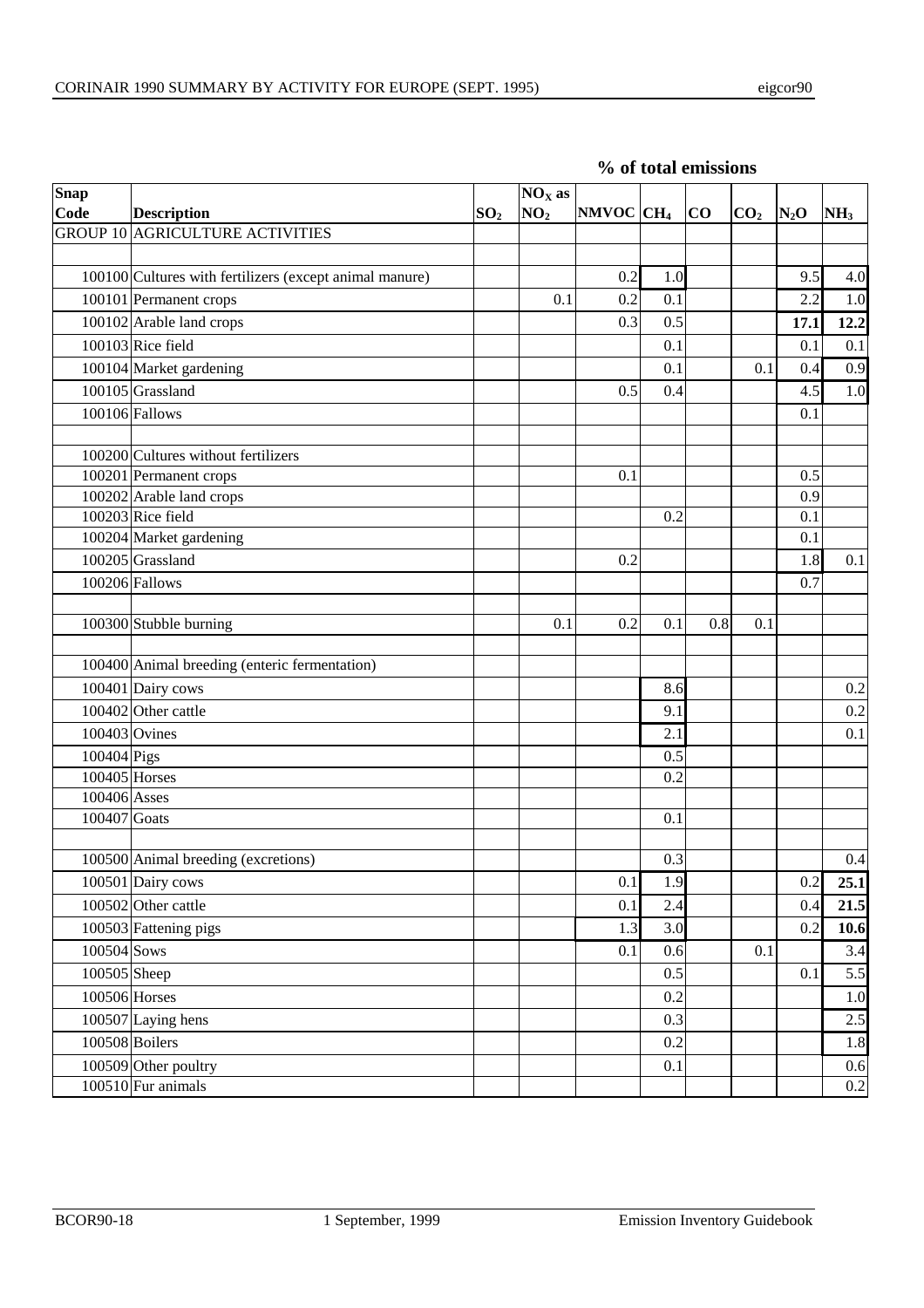| <b>Snap</b>            |                                       |                 | $NOX$ as        |                       |                   |                |                 |                  |                 |
|------------------------|---------------------------------------|-----------------|-----------------|-----------------------|-------------------|----------------|-----------------|------------------|-----------------|
| Code                   | <b>Description</b>                    | SO <sub>2</sub> | NO <sub>2</sub> | NMVOC CH <sub>4</sub> |                   | CO             | CO <sub>2</sub> | $N_2O$           | NH <sub>3</sub> |
| <b>GROUP 11 NATURE</b> |                                       |                 |                 |                       |                   |                |                 |                  |                 |
|                        |                                       |                 |                 |                       |                   |                |                 |                  |                 |
|                        | 110100 Nature - deciduous forests     |                 | 15              | 188                   | 83                | 23             |                 | 19               | 19              |
|                        | 110101 High isoprene emitters         |                 |                 | 910                   | 354               |                |                 | 39               |                 |
|                        | 110102 Low isoprene emitters          |                 |                 | 91                    | 10                | $\mathbf{1}$   |                 |                  |                 |
|                        | $110103$ Non isoprene emitters        |                 |                 | 578                   | 257               |                |                 | 24               |                 |
|                        |                                       |                 |                 |                       |                   |                |                 |                  |                 |
|                        | 110200 Nature - coniferous forests    |                 |                 | 2342                  | 1259              | $\overline{c}$ |                 | 184              | 27              |
|                        |                                       |                 |                 |                       |                   |                |                 |                  |                 |
|                        | 110300 Nature - forest fires          | 3               | 35              | 105                   | 83                | 1332           | 56              | $\mathbf{1}$     |                 |
|                        |                                       |                 |                 |                       |                   |                |                 |                  |                 |
|                        | 110400 Nature - natural grassland     |                 |                 | 135                   | 192               |                |                 | 54               | 19              |
|                        |                                       |                 |                 |                       |                   |                |                 |                  |                 |
|                        | 110500 Nature - humid zones           |                 |                 |                       | 68                |                |                 | 1                |                 |
|                        | 110501 Undrained and brackish marshes |                 |                 |                       | 2444              |                |                 | 16               |                 |
|                        | $110502$ Drained marshes              |                 |                 |                       | 25                |                |                 | 3                |                 |
|                        | 110503 Raised bogs                    |                 |                 |                       | 238               |                |                 | $\mathbf{1}$     |                 |
|                        |                                       |                 |                 |                       |                   |                |                 |                  |                 |
|                        | 110600 Nature - waters                |                 |                 |                       | 10                |                |                 | $\boldsymbol{7}$ |                 |
| 110601 Lakes           |                                       |                 |                 |                       | 4716              |                |                 | 15               |                 |
|                        | 110602 Shallow saltwaters             |                 |                 |                       | 363               |                |                 | 13               |                 |
|                        | 110603 Ground waters                  |                 |                 |                       | 6                 |                |                 |                  |                 |
|                        | 110604 Drainage waters                |                 |                 |                       | 1                 |                |                 | 3                |                 |
| 110605 Rivers          |                                       |                 |                 |                       | 32                |                |                 | $\mathbf{1}$     |                 |
|                        | 110606 Ditches and canals             |                 |                 |                       | 33                |                |                 | $\overline{2}$   |                 |
|                        | $\overline{110607}$ Open sea (> 6m)   |                 |                 |                       | 3                 |                |                 | 167              |                 |
|                        |                                       |                 |                 |                       |                   |                |                 |                  |                 |
|                        | 110700 Nature - animals               |                 |                 |                       |                   |                |                 |                  |                 |
|                        | 110701 Termittes                      |                 |                 |                       |                   |                |                 |                  |                 |
|                        | 110702 Mammals                        |                 |                 |                       | 99                |                | 171             |                  | 19              |
|                        |                                       |                 |                 |                       |                   |                |                 |                  |                 |
|                        | 110800 Nature - volcanos              | 570             |                 |                       |                   |                |                 |                  |                 |
|                        |                                       |                 |                 |                       |                   |                |                 |                  |                 |
|                        | 110900 Nature - near surface deposits |                 |                 |                       | 120               |                |                 |                  |                 |
|                        |                                       |                 |                 |                       |                   |                |                 |                  |                 |
|                        | 111000 Nature - humans (now deleted)  |                 |                 |                       | $\,8\,$           |                | 68              |                  | 30              |
|                        |                                       |                 |                 |                       |                   |                |                 |                  |                 |
|                        | <b>Total</b>                          | 27873           | 17923           |                       | 21770 45415 69712 |                | 4764            | 1880             | 5701            |